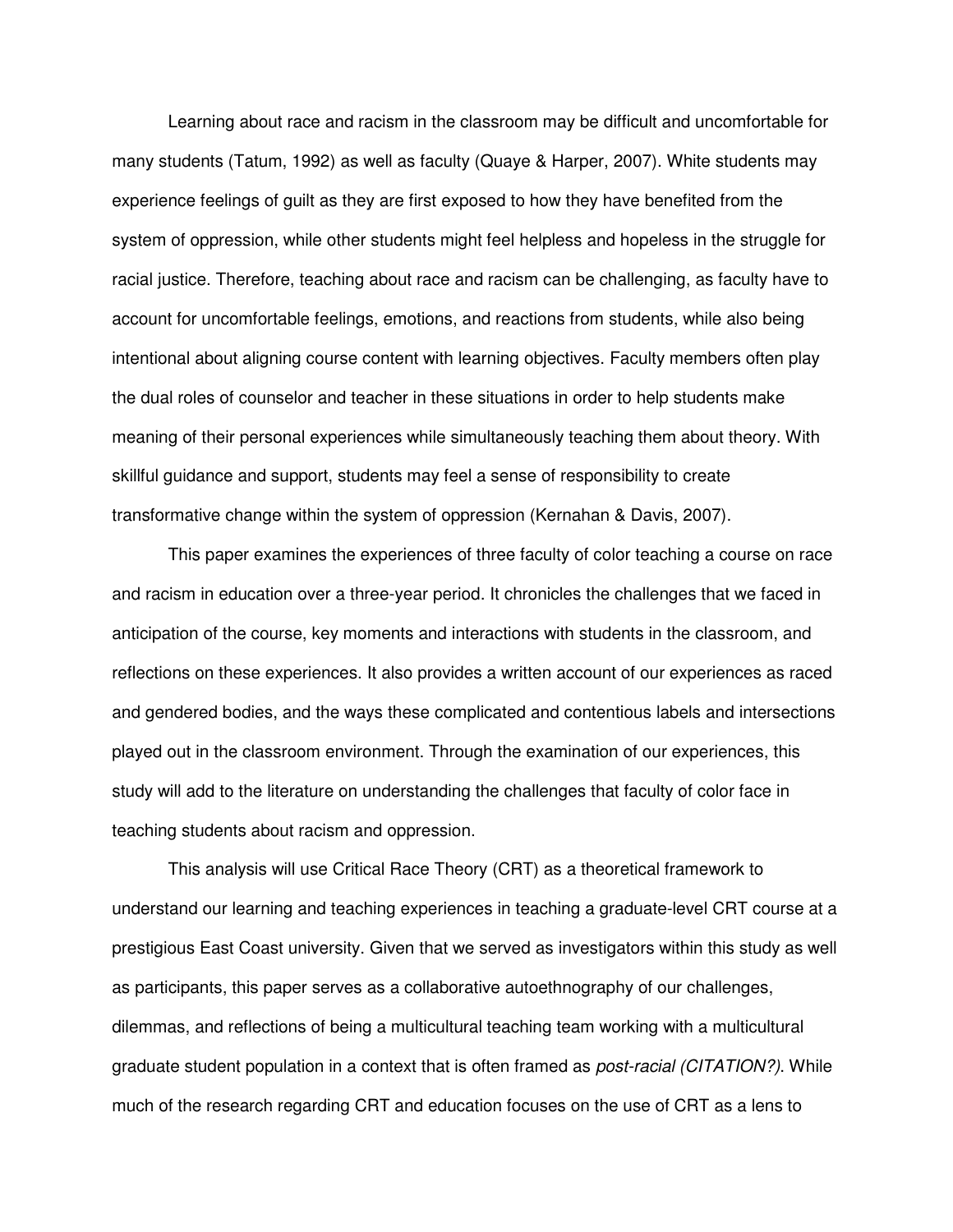explain and understand racialized educational contexts (Dixon & Rousseau, 2006; Ladson-Billings & Tate 1995), or even how to use CRT as a teaching tool within educational contexts (Stovall, 2006), more research is necessary to understand how race profoundly impacts our positionality as teachers of a course about race, the ways in which students in our courses interacted with us and each other, and our sense of the classroom climate. The goal of this paper is to reflect on our own teaching and learning as a vehicle to help other scholars and teachers be more reflective as they engage in the difficult task of facilitating courses about race.

#### **Literature Review**

There is a subset of research that utilizes CRT in understanding the education and training of teachers and other educators. Kohli (2009) used a CRT lens to illustrate how preservice teachers of color have to navigate different iterations of racism either from the schoolbased adults they work with, or from the curricular invisibility of the experiences and perspectives of people of color in their education coursework. Kohli suggested that pre-service teachers of color have a "wealth of knowledge about race and educational inequality. It is essential that teacher preparation programs utilize this knowledge as a strength and tool in combating racism in schools," (Kohli, 2009, p.245). This study demonstrates this, similar to our experiences in the classroom.

It is also important, given that we, the teaching team members, all identify as people of color teaching at a predominately White institution (PWI), to consider the research that employs a CRT lens to understand the teaching experiences of people of color in higher education settings. In examining student—faculty relationships within the college classroom, McGowan's (2000) research illuminates that with white students and black faculty,

There appears to be greater incidences of students challenging African-American faculty members' validity, many times aggressively noting minor flaws and stating the exception to each generalization. (p.21)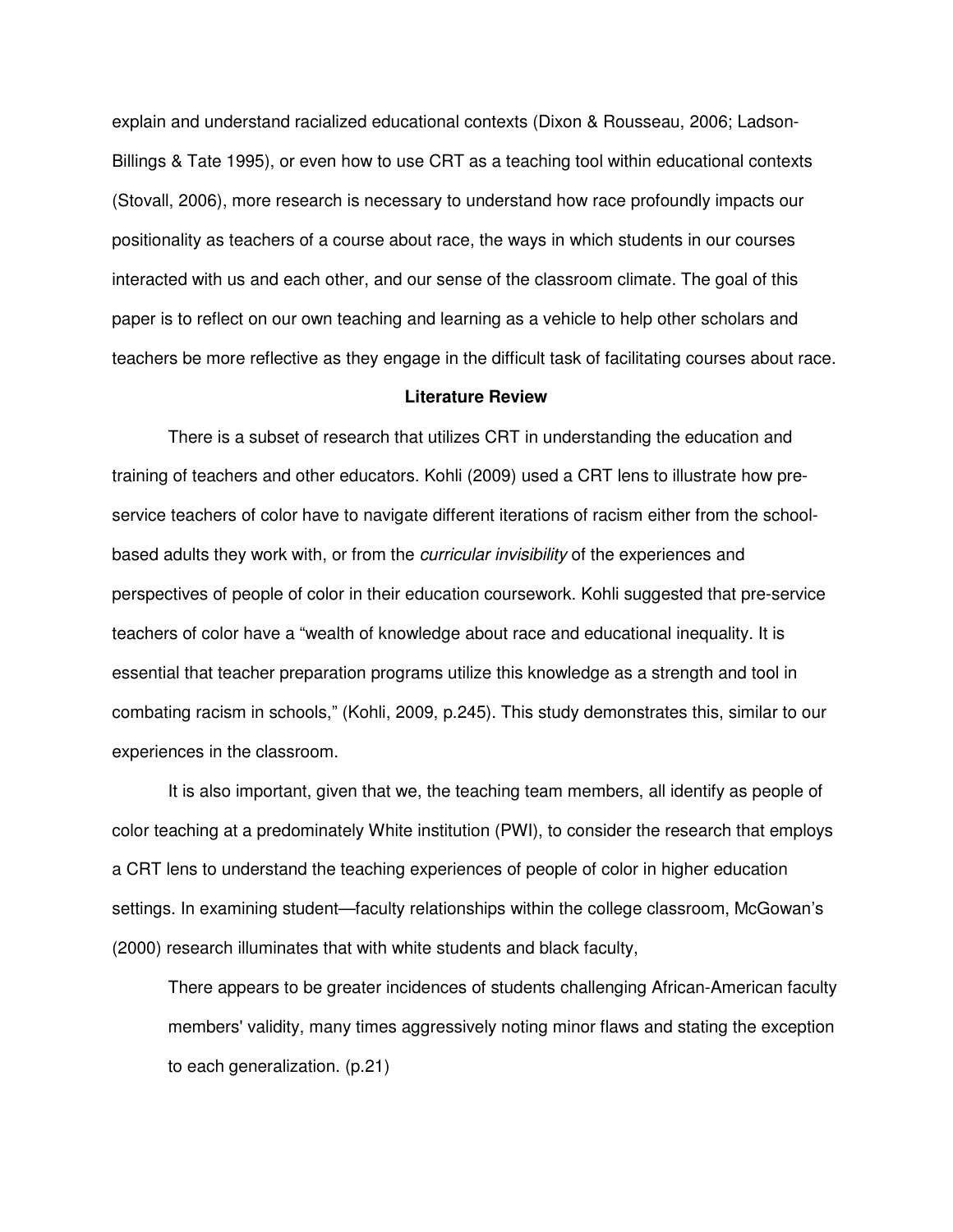McGowan's study helps us understand that not only do African-American faculty members face unique challenges in instructing white students, but that these interactions also impact the learning of these students. African-American faculty must focus their energies more on navigating power struggles in the classroom, as opposed to the details and processes of the teaching and learning process. McGowan's study also found that the African-American faculty members in her study benefitted from explicit opportunities to share and debrief these racialized experiences with each other.

 Constantine et al. (2008) in a qualitative study of counseling and counseling psychology faculty of color, found that these faculty faced numerous types of racial microaggressions in their professional lives. More specifically, these faculty recounted experiences of being rendered invisible in professional situations where they should have been recognized and acknowledged, while being hypervisible in professional situations where they were unfairly singled out. They also recounted having their expertise and credentials being challenged by fellow faculty, staff, and/or students. And, in addition to receiving inadequate mentorship and also feeling the need to be conscious in terms of how they presented (e.g clothes and speech), many female faculty of color expressed that they could not parse the extent to which the microaggressions they experienced were due to their race or the gender.

Using counterstorytelling as a method, Patton and Catching (2009) showed the racial profiling that African-American faculty faced while teaching at a PWI. The faculty in this study shed light on experiences of receiving less respect from their students compared to White faculty, having to prove their credibility to their students, and having their students interpret constructive criticism from the faculty as personal attacks, among others. All these factors often led to negative evaluations of African American faculty (Patton & Catching, 2009). Despite these challenges, Bower (2002) found faculty of color were overall satisfied with their professional experiences, though the faculty in the study also described experiences of "[i]solation, alienation, overt discrimination by peers and students" (pg. 83).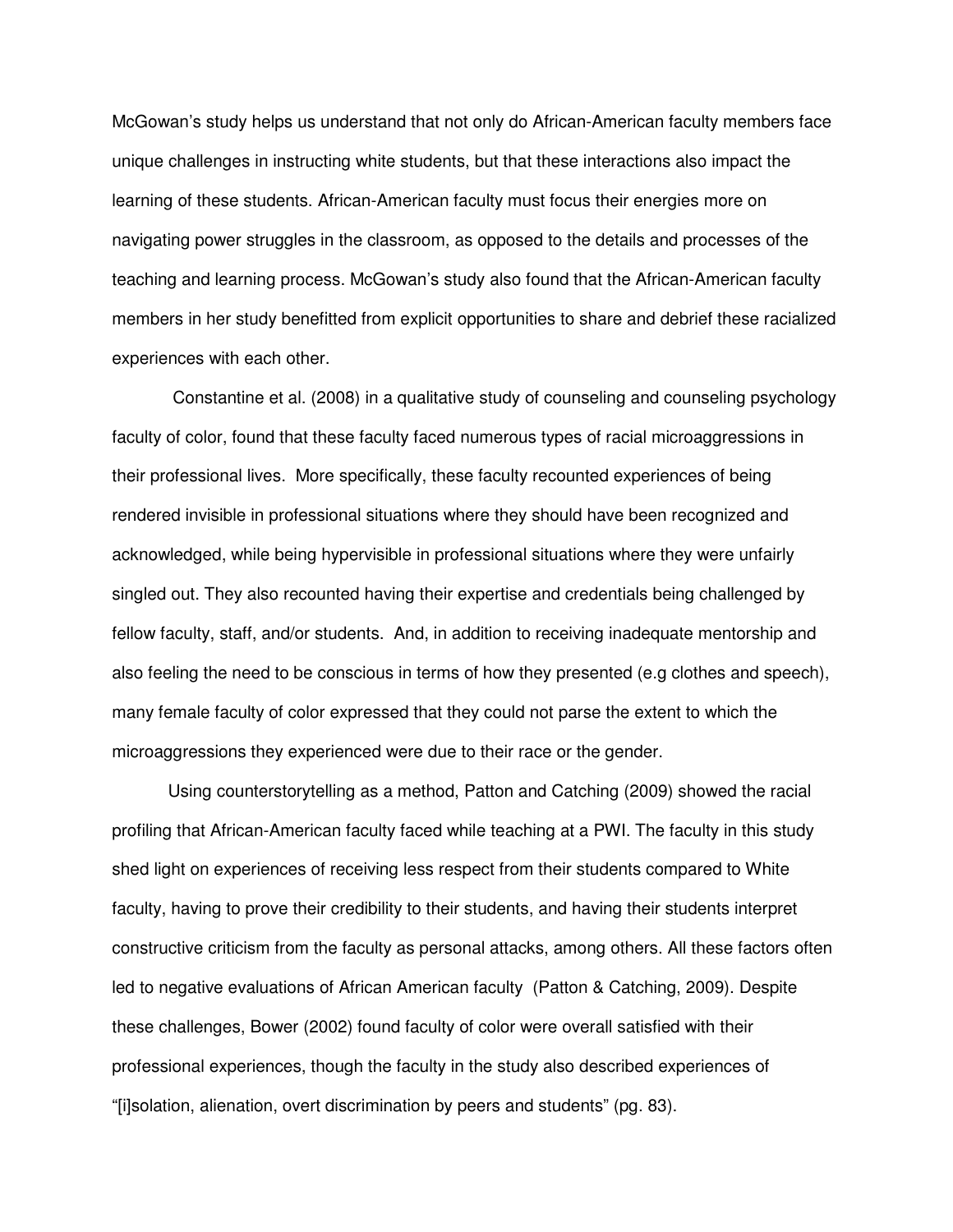In a qualitative study on the experiences of women of color in academia, Turner (2002) interviewed 64 faculty members who self-identified as being Asian Pacific American, African American, Native American, and Latina. While Turner did not use CRT as a framework, her research findings shed light on how faculty of color have raced and gendered experiences. Turner found that participants in her study experienced both racism and sexism in the workplace. They experienced difficulty in having to prove that they were capable of doing their jobs. They described feelings of isolation, yet they were hypervisible in that they were often asked to represent "diversity" on committees. In addition, they reported that they were "more likely to have their authority challenged" than their White, male counterparts (p. 83).

The research cited above focuses on how central race and racism is to the learning and teaching process. This research is able to illuminate the challenges of teaching undergraduates as a faculty of color, in curriculum, classroom interactions, and personal microagressions. This body of literature provides a useful grounding for understanding the overt and insidious ways racism can be present in the classroom, played against the backdrop of a "postracial" era, in which CRT poses that the nature of race and racism as somewhat obfuscated, downplayed, or ignored. However, within this landscape, very little attention has been given to the challenges and opportunities associated with teaching a graduate-level CRT course, especially one focused on race and racism. For students at the graduate level, there may be an assumption that these conversations about race and racism have already occurred in previous years of schooling, or that maturity of age and experience would change the classroom dynamics. However, there is little research in this area to challenge these perceptions.

# **Theoretical Framework**

CRT "recognizes that racism is a pervasive and permanent part of American society…challenges dominant claims of objectivity, neutrality, colorblindness, and merit…[and] insists on the recognition of the experiential knowledge of people of color in analyzing law and society," (Dixon & Rousseau, 2006, pg. 4). CRT helps illuminate how racism operates in a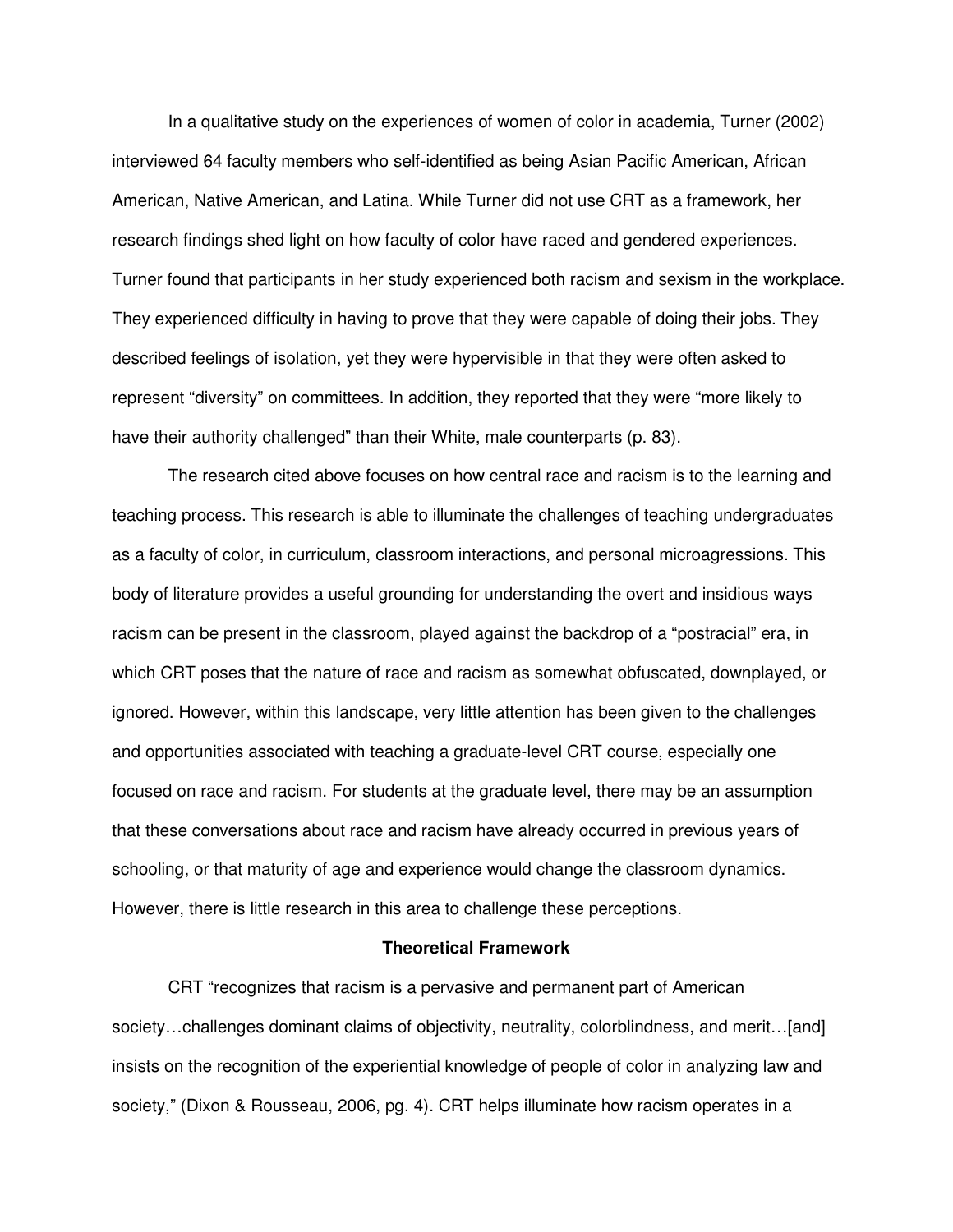context where overtly racist practices and ideologies are no longer deemed acceptable by society at- large. Bonilla-Silva (2003) posits that the current iteration of racism takes the form of colorblind racism where racism is acted out more covertly, through notions of abstract liberalism and the naturalization of *racial* behaviors. CRT is an important framework for us to use as it foregrounds the role of race and racism in contexts where pervasive and overt forms of structural and interpersonal racism are not sanctioned by society. The campus and classroom spaces at this prestigious East Coast University are a great example of such a setting. Much like the academy at-large, this university has a history where the faculty and student body was once dominated by White men, though presently the student body and faculty are much more representative of the society in which it resides.

CRT urges researchers to look beyond the mere extent of the diversity of the faculty, but to also examine deep-seated ideologies, stereotypes, and constructions associated with race to better illuminate how seemingly mundane or behaviors and dispositions can produce deeply inequitable outcomes on the basis of race. Furthermore, CRT urges researchers to recognize and tap into the expertise (through the form of highly racialized lived experiences of individuals) as a means to better understand the processes and products of racism (Solórzano, 1998). In this regard, CRT will help illuminate the ways racism is covertly operating in the mundane, everyday life of a class at East Coast University, by leveraging the expertise of the faculty of color who teach the course.CRT has been used as a theoretical lens to analyze racialized educational contexts and outcomes in both the K-12 and postsecondary educational contexts. Ladson-Billings and Tate (1995) were among the earliest scholars to apply CRT as a crucial tool to explain racialized educational disparities in the U.S. Ladson-Billings and Tate posit that seemingly *common sense* educational discourses (e.g. framing urban students of color as atrisk) and practices (e.g. non-culturally responsive teaching) that obscure or ignore the roles of race make racialized educational disparities difficult to resolve. It also facilitates misguided solutions that often reproduce inequities.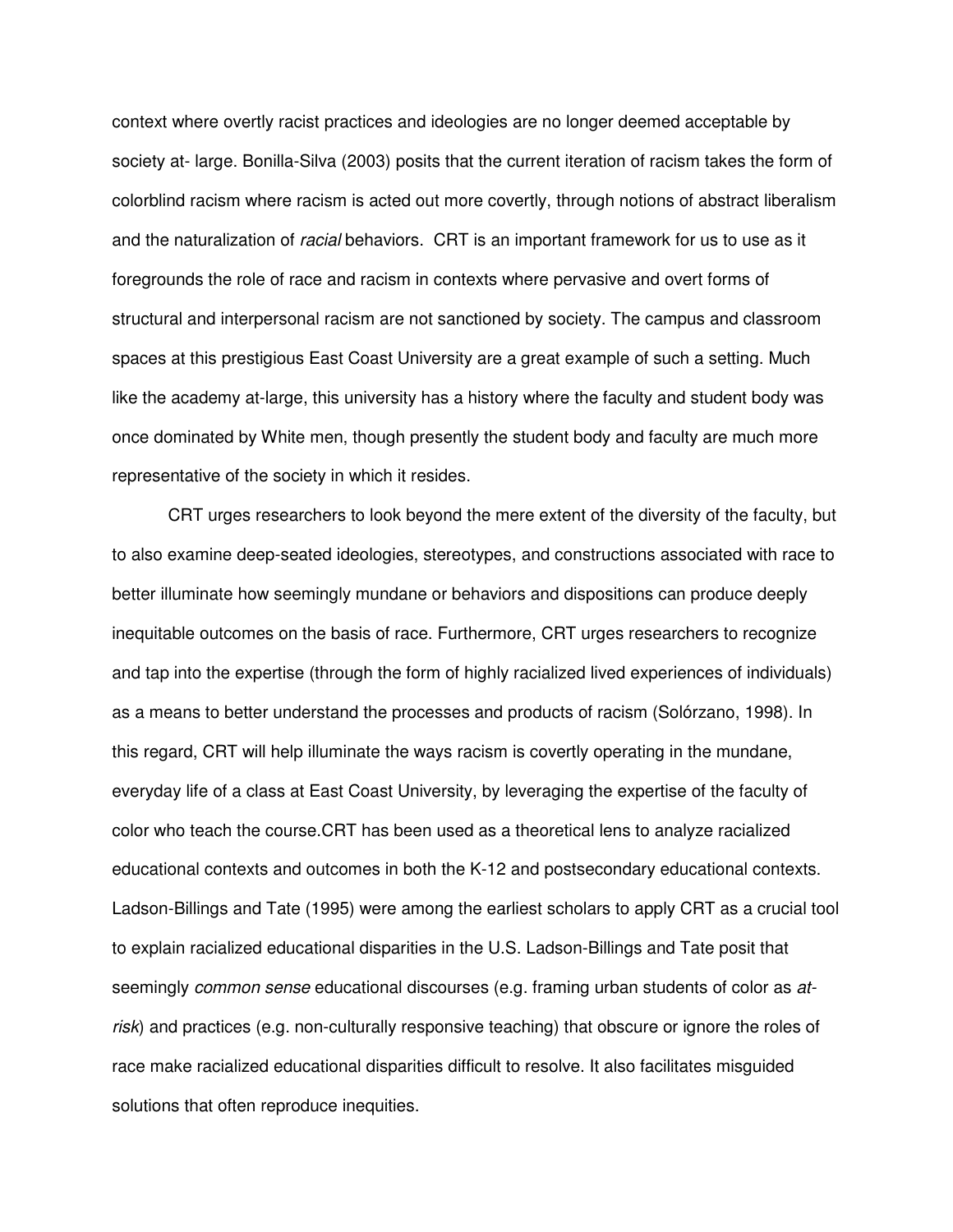Other researchers have looked at more specific educational circumstances through which they have employed CRT as an analytical lens. Lopez (2002) utilized CRT to show the ways a New York City high school implemented school-wide discipline policies that adversely and disproportionately impacted male Latino students. Stovall (2006) demonstrated how incorporating tenets of CRT, such as, foregrounding the racial realities of his students, leveraging the lived experiences of his students as valid texts, and engaging the interdisciplinary work of the study of race in his teaching of high school students to increase their functional and critical literacies. In the realm of higher education, Harper and Hurtado (2007) researched how students experience campus racial climate on college and university campuses, while Solórzano (1998) utilized CRT to expose the racial and gendered microaggressions that Chicana/o graduate students faced in their institutions.

To explore our experiences as faculty of color teaching a course on race and racism in education, we employ CRT as a theoretical framework, drawing upon much of the research presented in the literature review. Solórzano (1998) defined five tenets of CRT in education that guide our research and emerging analysis: (1) The centrality and intersectionality of race and racism, (2) The challenge to the dominant ideology, (3) commitment to social justice, (4) centrality of experiential knowledge, and (5) a transdisciplinary perspective. Tied closely to the tenet of intersectionality, we also draw upon a differential racialization analysis as an important frame for examining our experiences. Differential racialization is the understanding that "each race has its own origins and ever-evolving history" (Delgado and Stefancic, 2012, p. 9). Media portrayals and stereotypes shift and change throughout time as well, and contribute to the varied racialization (Delgado and Stefancic, 2012), For example, during WWII, Japanese Americans were seen as an enemy threat, and the media represented them as such, whereas today, Asian Americans are stereotyped as the "model minority," immune to racism and upwardly mobile. Understanding differential racialization gives context for the differentiated responses each member of the teaching team received from the students in our course.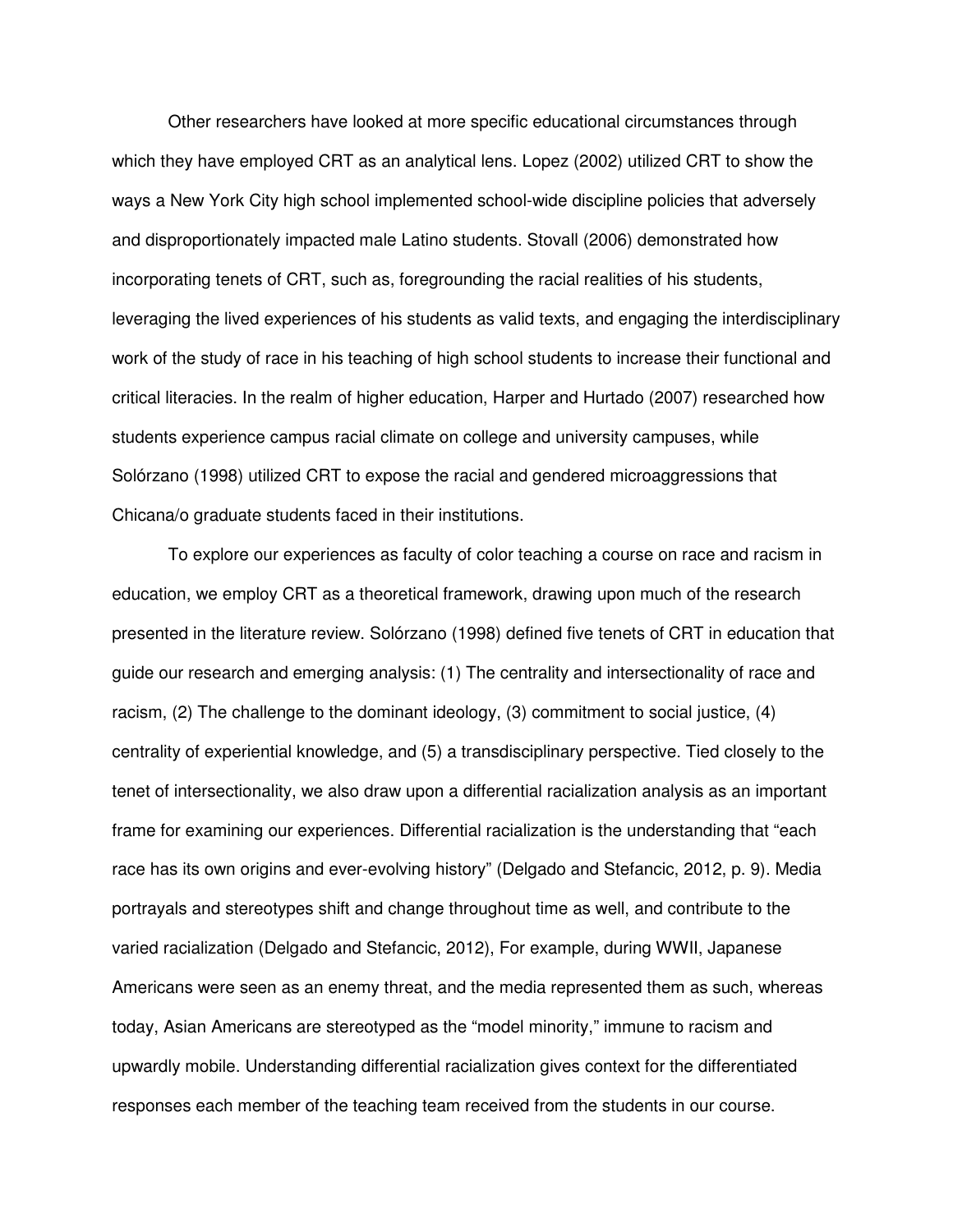CRT allowed us as researchers to acknowledge that race is a normal and endemic in society, and that our own perspectives as racialized actors are real and legitimate forms of knowledge. As instructors for the course, we relied on CRT as our framework in order to question and challenge the ways people of color are discussed and portrayed in the classroom. The tenets provide a lens for understanding and reflecting on our roles as faculty and researchers of color.

### **Methods, Data Sources, and Data Analysis**

The purpose of this study is to understand the challenges that three faculty of color faced while teaching graduate students about CRT over a three-year period. Much can be learned from the experiences of faculty of color who navigate through racialized and gendered encounters in the classroom (Harris & González, 2012). They can share their narratives about the challenges they faced and how they responded to these obstacles. This study is guided by the following research question: What challenges do faculty of color encounter in teaching students about race and racism?

Data presented in this paper were derived from various sources, including reflective interviews, journals, and course evaluations and assessments. We chose autoethnography as the methodological approach for this study as it is aligned with the experiential knowledge tenet of CRT. CRT underscores the importance of people of color in producing knowledge and sharing their experiences through storytelling, testimonies, and narratives (Solórzano, 1998). In particular, Parker (1998) argued that qualitative research be conducted using the experiential knowledge tenet of CRT to better understand race and education.

More specifically, we used a collaborative authoethnographical approach to examine how we collectively reflected on our challenges teaching about race and racism in a graduate course on CRT (Chang, 2008). In addition, we believe that collaborative autoethnography is aligned with the CRT tenet that highlights the knowledge that communities of color possess in making meaning of their own experiences. Chang (2008) suggested that autoethnography is a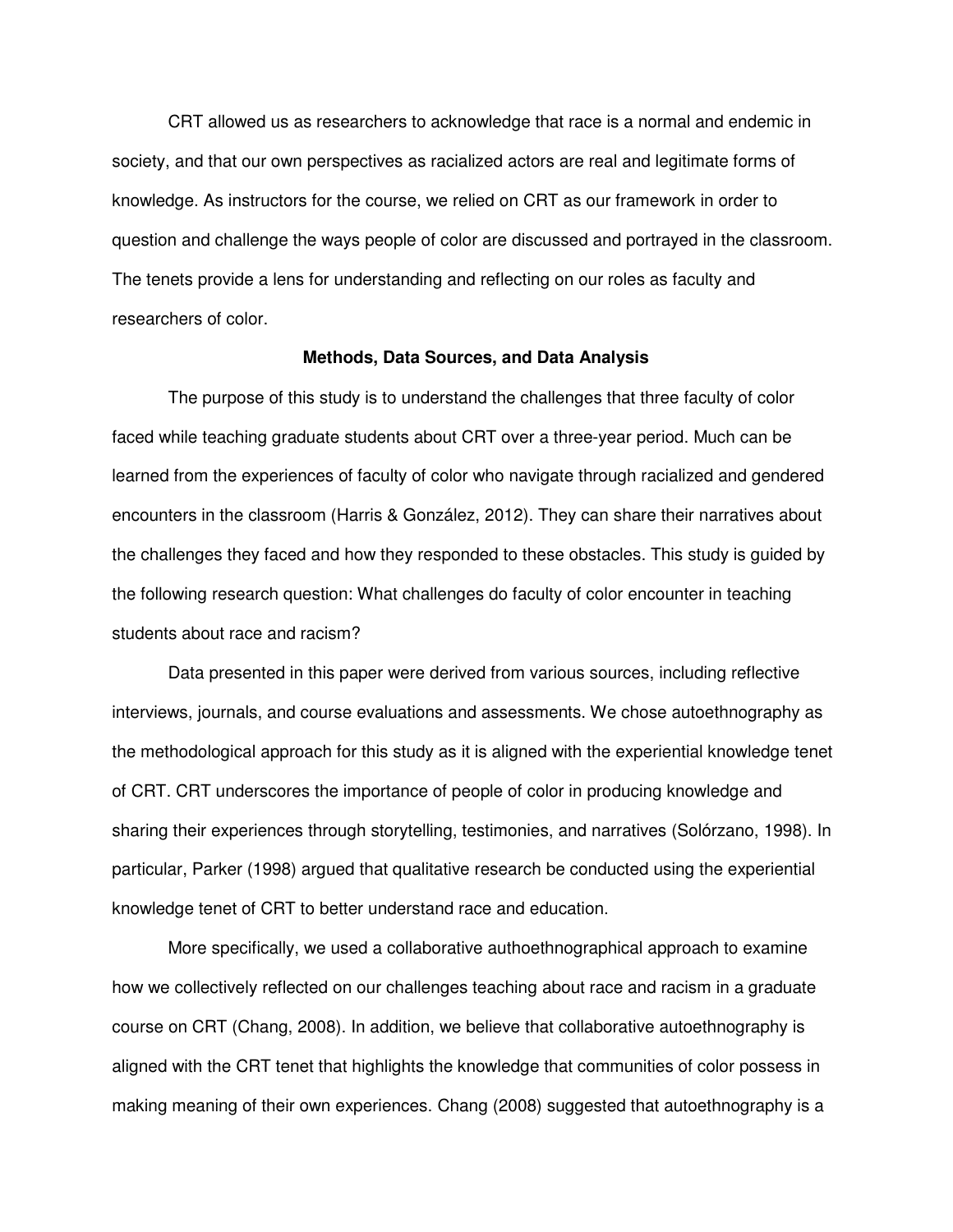useful method for researchers and practitioners in multicultural settings as it uses accessible language, helps those involved engage in reflective exercise to better understand themselves and their context, and it may facilitate cross-cultural collaboration. In addition, scholars of color have found it helpful to use autoethnography as a method for understanding their racialized and gendered experiences as students and faculty within the academy (Chavez, 2012; Espino, Munoz, & Kiyama, 2010; Miller, 2008; Reddick & Saenz, 2012).

We found it useful to use autoethnography to explore our own intersectional identities. Because CRT centers the discussion on race and racism and emphasizes the importance of intersectionality in the experiences of individuals of color, this particular tenet was appropriate in our analysis of our experiences as faculty of color. Similarly, we felt that the concept of differential racialization applied to our experiences in the classroom setting; students placed different meanings and expectations of us based on our gender and racial identities. We, the research and teaching team, consisted of:

- Daren, a Black male faculty member;
- Kim, an Asian American female faculty member; and
- Adrienne, a Cherokee female doctoral teaching fellow.

We all participated in three prior iterations of the course as faculty, teaching fellows, and as a former student. We all engaged in the reflective interviews and journaling about personal experiences, teaching experiences, and challenges within the classroom. Examples of reflective questions include: What was one of the first experiences you had that made you realize that race mattered/matters in your education or education in general? Describe your most useful classroom educational experience around learning/talking about race. Describe your most painful classroom educational experience around learning/talking about race. Members of the research team wrote reflective journals about teachable memorable moments in the classroom during each of the three course iterations.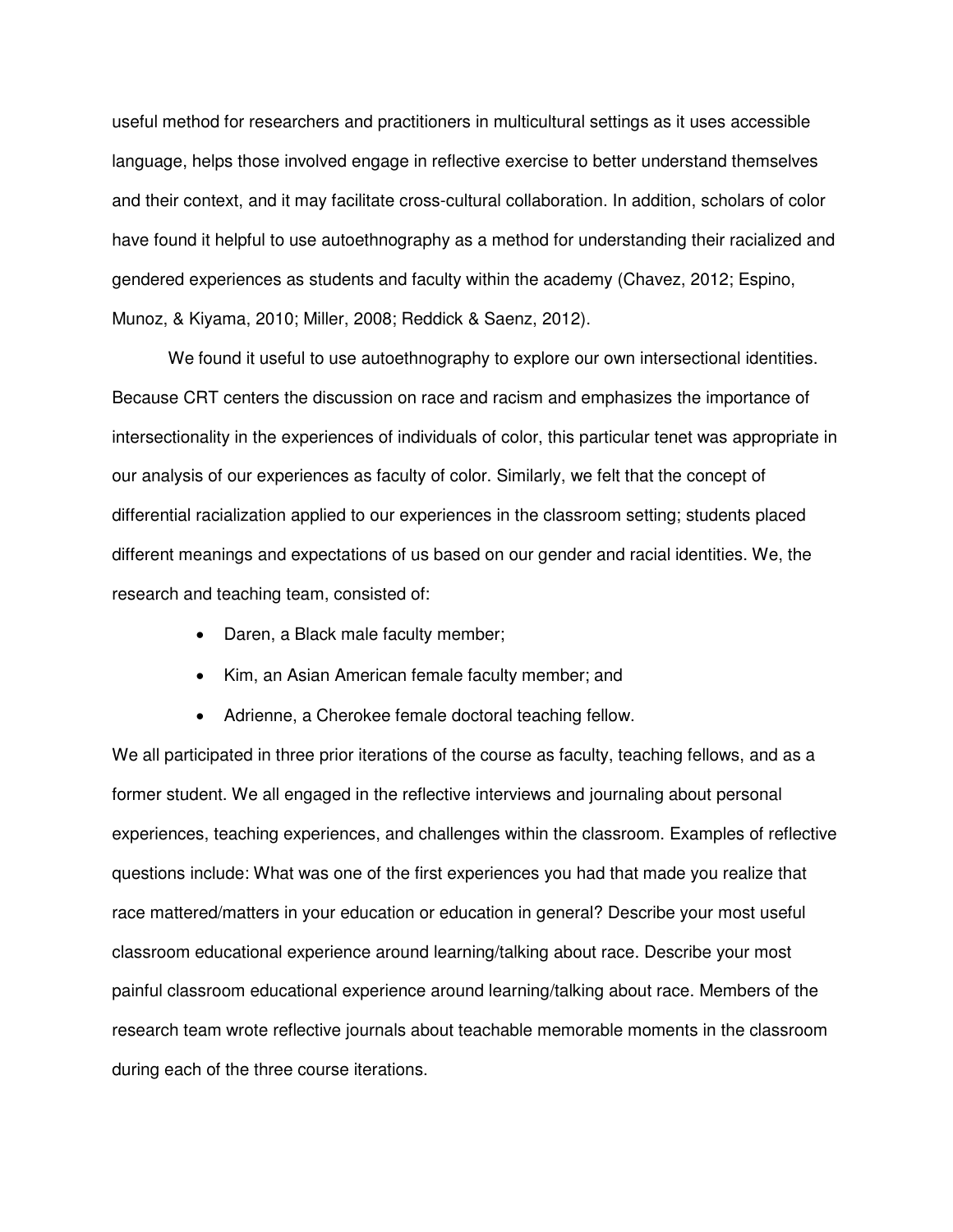All of the reflective interview data were transcribed and uploaded to a shared folder. Journal entries and course evaluations and assessments were also uploaded to the shared folder. Chang (2008) suggested ten different strategies for analyzing and interpreting autoethnography data. These include: "(1) search for recurring topics, themes, and patterns; (2) look for cultural themes; (3) identify exceptional occurrences; (4) analyze inclusion and omission; (5) connect the present with the past; (6) analyze relationships between self and others; (7) compare yourself with other people's cases; (8) contextualize broadly; (9) compare with social science constructs and ideas; and (10) frame with theories" (p. 131). The research team analyzed the data based on these strategies to present the findings.

Creswell (2013) and Patton (2002) suggested that triangulation, using different data sources and methods, may make a study more rigorous. Within this study, we used both methodological triangulation and investigator triangulation. Methodological triangulation refers to the multiple sources of data that were collected. For example, we triangulated our own reflections of classroom dynamics with the students' evaluations of the course to strengthen our analysis. Course evaluations underscored the significance of how race and gender contributed to students' perceptions of us. One example shows how students critiqued specific members of the teaching team for keeping track of deadlines based on gender. Another example shows how a faculty member was believed not to be as knowledgeable about racism because of her race. Investigator triangulation refers to the multiple (three) perspectives we had as a research team. Each of us reflected individually and collectively about the students' classroom experiences. Our individual analysis of classroom situations was confirmed by the other two researchers who were witnesses, observers, and participants in these classroom situations. The discussions that we had about our perspectives of classroom experiences helped strengthen the analysis in that we were able to build on each other's assessments of raced and gendered classroom situations. We also ensured dependability and confirmability by keeping research study materials in a central and secure location, so that we could create an audit file (Lincoln & Guba, 1986). The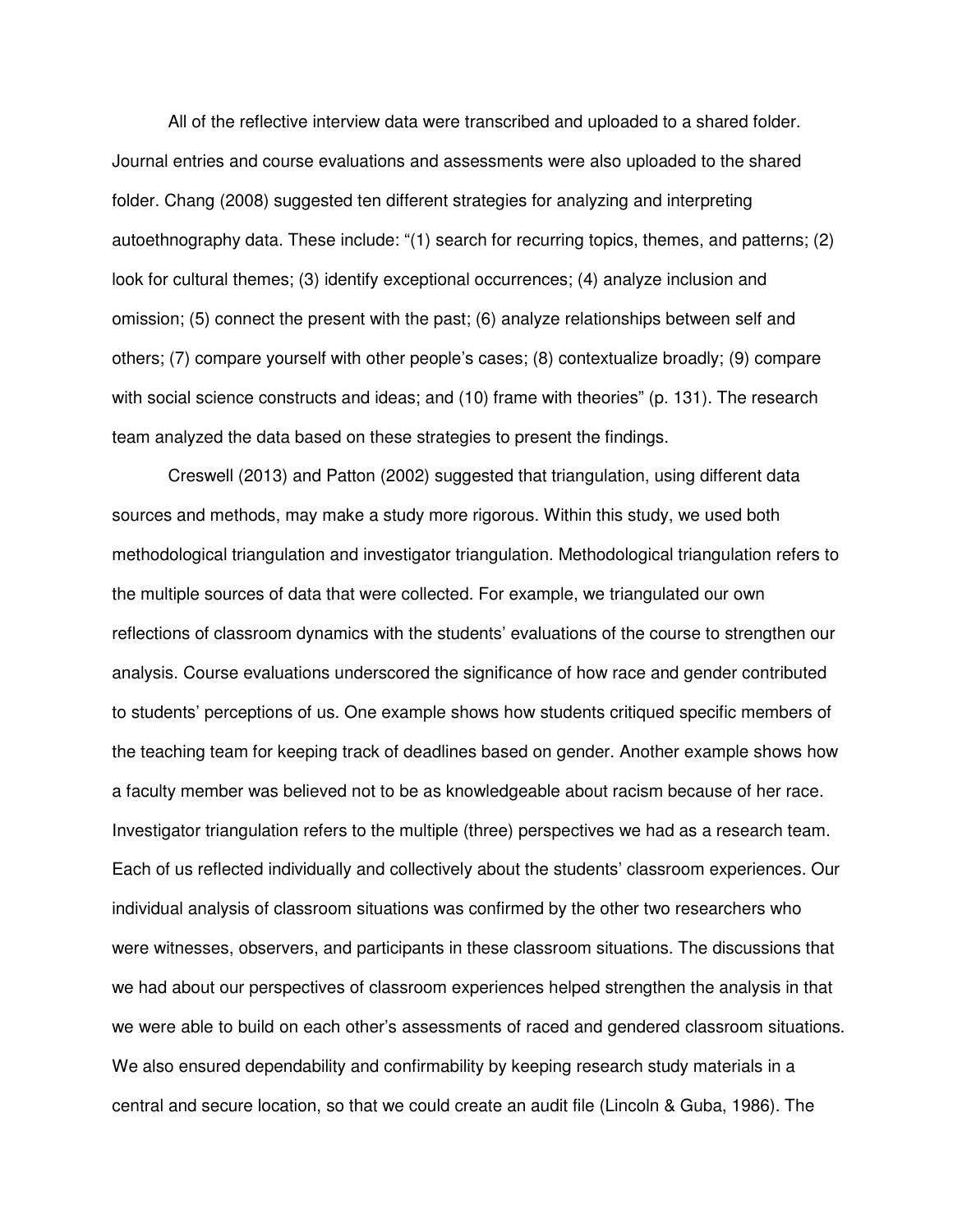audit file helped ensure that information is accurate and that an external auditor could trace back to how the study was conducted.

### **Findings**

In analyzing the data on how we taught students about race and racism, we present the findings for each of the three research team members under three subheadings: (1) differential racialization and anticipation of classroom dynamics; (2) salient classroom experiences; and (3) reflections on classroom experiences. Each of us navigated the unique race/gender intersectional constructions applied to us by virtue of our self-determined and ascribed racialgendered identities. Within our research team, both genders were presented as well as three different races. Each of our raced and gendered bodies played a role in our daily interactions with others in society and we also anticipated that the same would be true for our interactions in the classroom. These unique racial/gendered constructions, interactions with students, and ways we made sense of our experiences speak back to the concept of differential racialization. The unique and evolving histories and contemporary contexts of our respective racial communities in the US has led to distinct stereotypes, pre-conceptions, and/or an oppressive "common sense" about who each of us are or aren't as faculty members, much less as people who have relevant experience to talk about race or racism. We also reflected both individually and collectively on the three years of the course, identifying specific instances and moments in the classroom that stood out as representative of some of the challenges and complications involved in teaching CRT. In the following section, each of us identifies one story in particular that represents a specific challenge or opportunity. Each of us reflected on the opportunities and challenges associated with teaching a course on CRT at a predominantly White institution. Our reflections pertained to how we viewed our positionality and what each of us could or should have done in response to the aforementioned classroom incidents. We also focused on our racial and intersectional identities as teaching staff and how these identities conferred relative amounts of authority as faculty members and/or race scholars. Again, due to issues of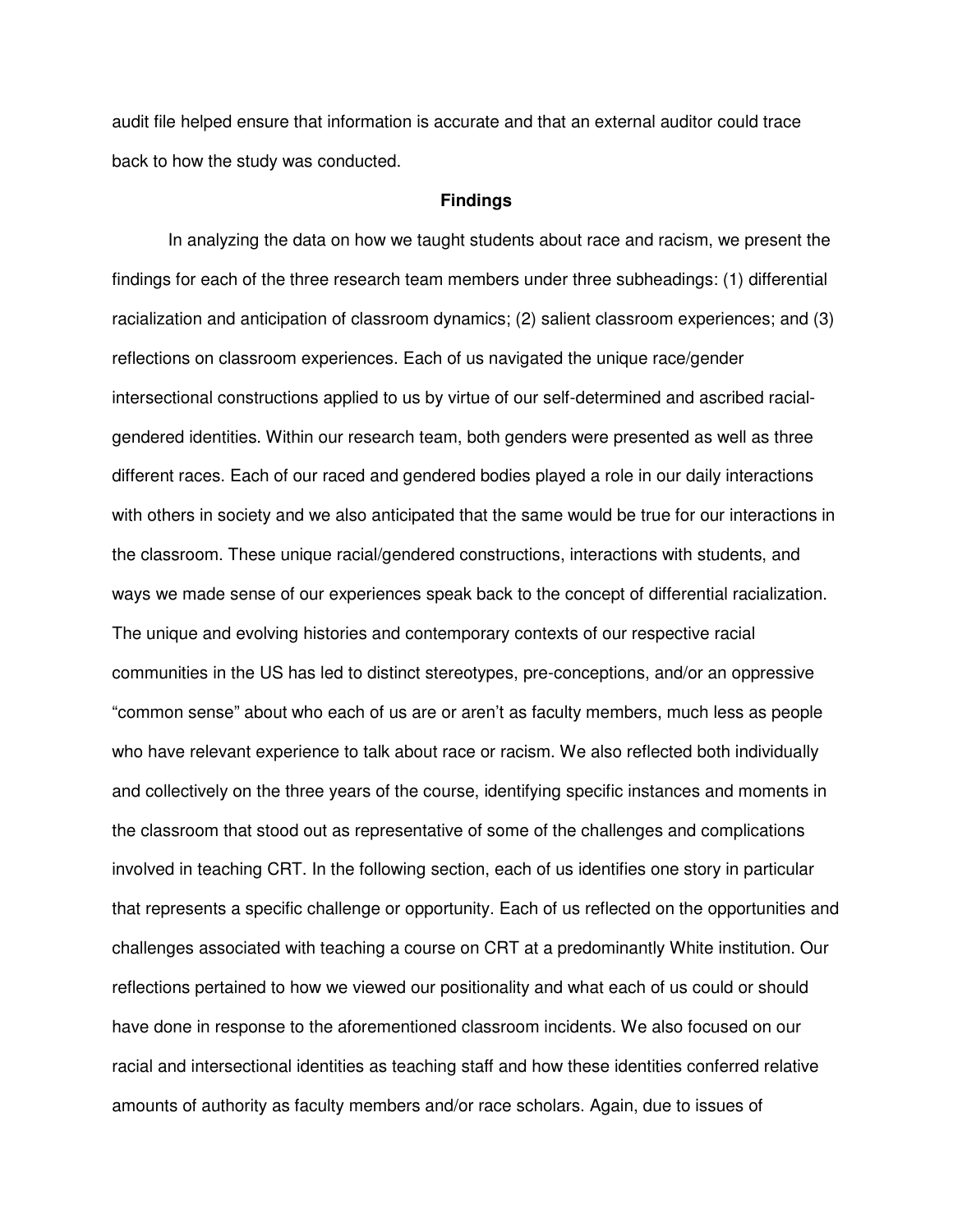differential racialization, the quality of authority that was conferred upon us turned out to be as distinctly unique as each of our racial/gendered constructions.

Lastly, we reflected on how the classroom incidents focused on the extent to which we should facilitate difficult discussions, as opposed to directing them. We engaged in continuing reflection on our pedagogical practices with regard to our roles in helping students navigate difficult conversations or potentially divisive comments from students. We each espouse pedagogical styles that may be relatively more or less effective in terms of what is necessary for any classes where difficult conversations are likely, much less a course on CRT where we would like to have some fidelity to its core tenets. One of the core tenets of CRT that is particularly pertinent to issues of helping students navigate difficult conversations about race is the tenet related to the centrality of experiential knowledge. In this regard, CRT values and honors the knowledge we all come to acquire and construct via our racialized lived experiences. While we might have different levels of privilege and power based on our multiple identities, we all have expertise to draw upon in thinking about and analyzing issues of race and racism. This expanded notion of expertise lends itself to a relatively *horizontal* and shared sense of authority with regard to navigating conversations about race. Ironically, this *horizontal* sense of authority is often at odds with a more traditional classroom structure where there is a hierarchical or vertical sense of authority. In this vertical model, the faculty holds more authority in driving and framing conversations than the students. The extent to which students come expecting a vertical structure and encounter a horizontal structure can lead to teaching and learning dilemmas for faculty and students alike.

# **Kim's Story**

**Differential racialization and anticipation of classroom dynamics.** The teaching team anticipated that some of their prior classroom teaching experiences might also manifest itself as they took on the roles of higher education faculty, especially in a course about CRT. They recognized that while students self-selected to take a course on race and racism, the CRT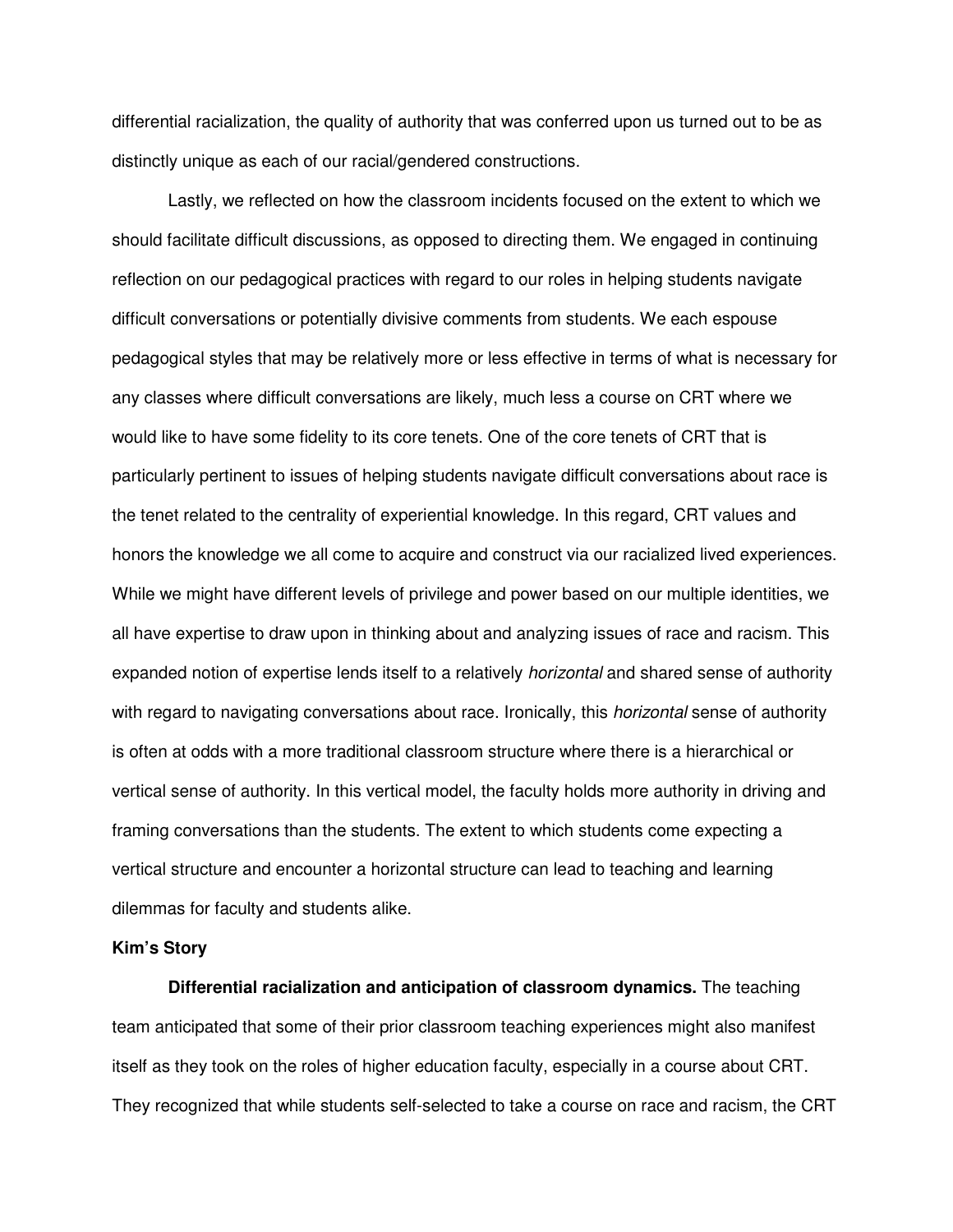classroom was still a microcosm of American society, a place where racism, sexism, and other forms of oppression thrive. However, they also believed their experiences might also be different based on the classroom composition consisting of a self-selected and diverse group of students who wished to learn about race and racism.

Kim identifies as a Southeast Asian American woman who comes from a low-income background. She was the first in her immediate family to graduate from high school and the first member on both sides of her family to earn a master's and doctoral degree. Kim reflected that people perceive her as young, inexperienced, and passive based on her self-determined and ascribed identity as an Asian woman,

One of the things I've noticed is people think they can tell me what's on their minds when I first meet them. That coupled with stereotypes of Asian American women being passive and subservient don't really help things. Because of my size, stature, and how I look, many people always tend to treat me in the same way. It isn't just once, but it's a pattern that I've gotten used to seeing/experiencing over the years.

Kim had prior teaching experiences both in the traditional classroom and in an online setting. She observed that students thought she was young and inexperienced. In addition, when Kim approached issues of race, she was cognizant that students might not acknowledge her as a "race expert." Because of the ways in which Asian Americans are represented as the model minority, there is confusion about whether they are people of color. Hence, Asian Americans might not be seen as a group that experiences or has knowledge about oppression. While these identities may play a role in how Kim interacted with students as an oppressed being, she also recognized that a power dynamic existed within the classroom as she took on an instructor role. Therefore, some students might not have freely expressed how they perceived her. In addition, students may have also been impressed or intimidated by her academic credentials, so they might not have questioned her authority.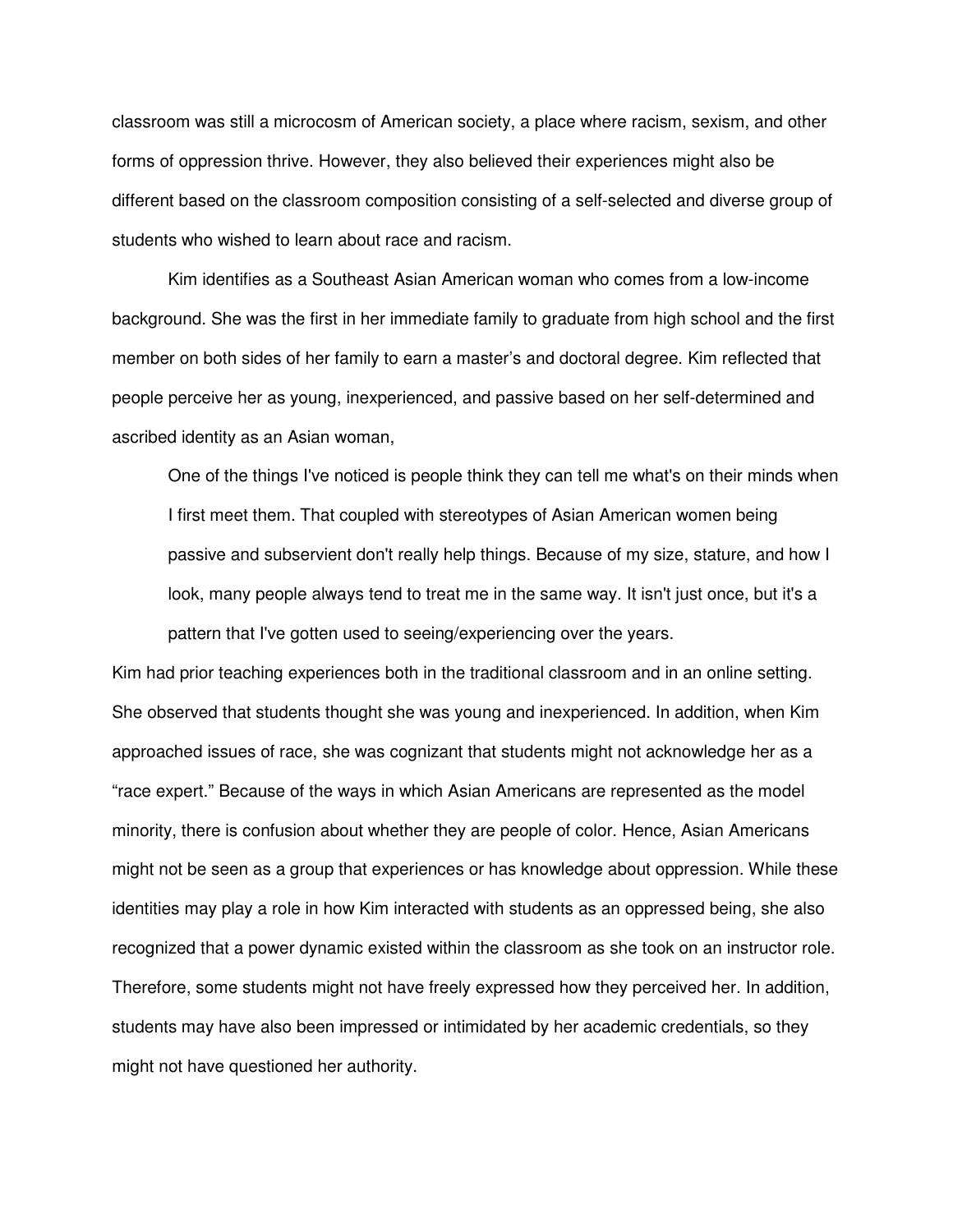**Salient classroom experiences – "Day one, year two".** Kim relayed a specific instance from the second year of the course, one that seemed to set the tone for the entire semester. On the first day of class, Kim and Adrienne (her first time as the teaching fellow for the course), undertook the task of asking the students to create small groups that would serve as their midterm presentation and final paper groups for the semester. Kim suggested to the students that they organize into groups with other students who shared similar academic and research interests. We, as the teaching team, had decided prior to the first class that students would organize into these groups on the first day of class, so that they could get to know each other and create a sense of community and collaboration from the beginning. As Kim told the class what the groups would be used for throughout the semester, the students instantly began to avoid the directive. In Kim's words, "they resisted, pushed back, and questioned me/us." Adrienne was unsure how to respond to the situation, and said she "had this moment of panic should I intervene?" She also noted that she felt the students were "really downright rude in protesting the process." She ended up volunteering to create a survey where students could list their interests in research and practice and their times and availability for the semester. A process that Kim reflected, meant "more work for Adrienne," and Adrienne agreed, saying that it took "hours and hours" to compile the final groups, especially when some students only listed a single one-hour time slot per week that they were available to meet outside of class, which made her "resentful and question their commitment to the course and these issues." The entire incident was underscored by the fact that Daren was unable to make the first day of class, meaning that the direction and tone-setting for the semester were coming from Kim and Adrienne alone. Both wondered if things would have gone differently if Daren, as a Black male, would have been in the room that day, particularly as students might perceive Daren to be an authority figure based on looks alone. Kim "understood how important the first class is in setting the tone for the semester," and reflected back about how that first day may have set the tone for a challenging semester of teaching CRT.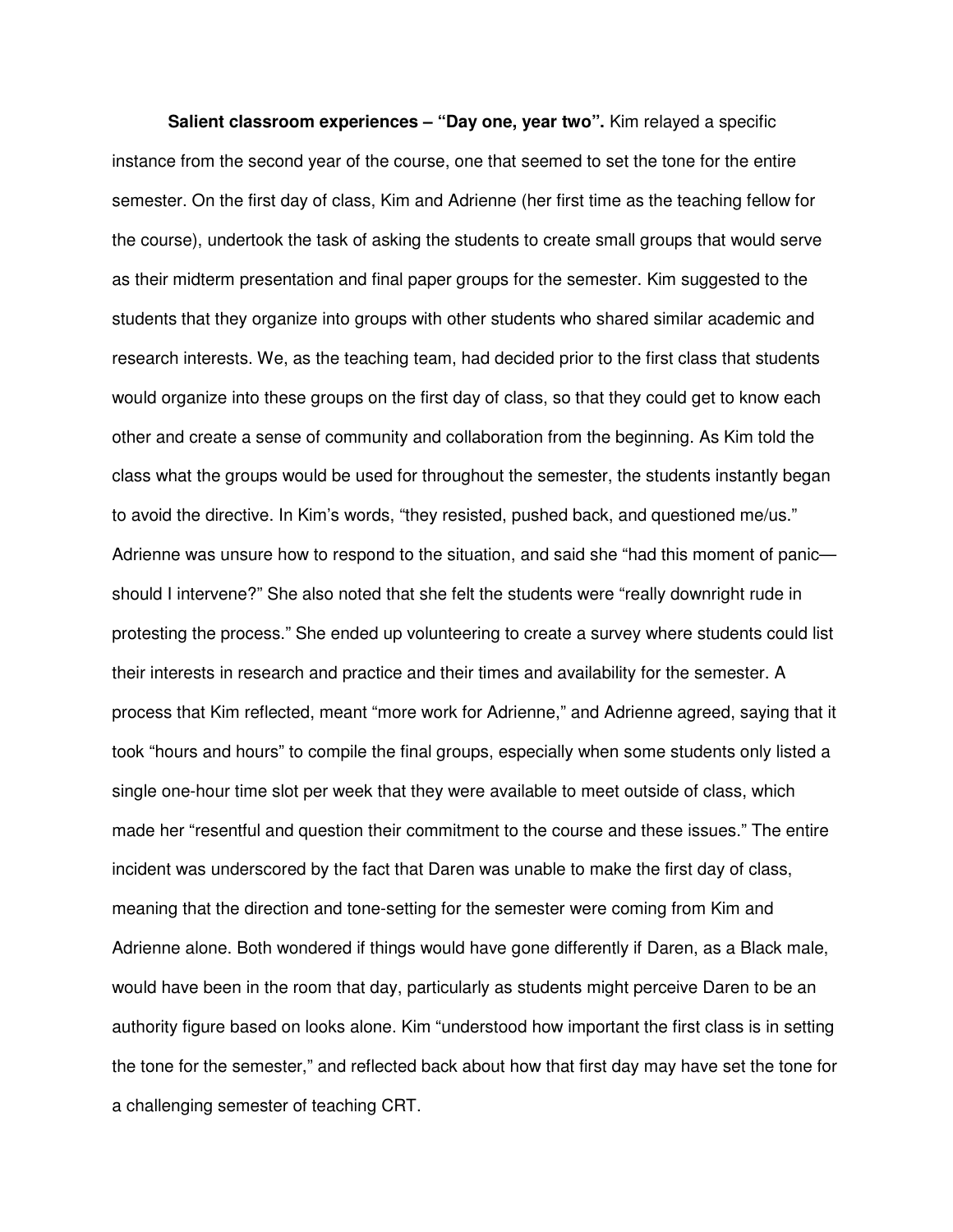#### **Reflections on classroom experiences.**

**Facilitation vs. direction in a class about race.** Kim reflected on the first day of the second year of the course, where she gave students the authority to form their own groups. She encouraged students to pick groups based on the academic interests they discussed in their introductions. As Kim stated, "I tried to make the class structure flexible to go against hierarchical classroom structures. What I realized was that they wanted me to tell them what was and what things should be, which is not aligned with CRT." The students in the course were quite resistant to Kim and Adrienne's instructions to form their own groups. We were somewhat caught off guard by the students' seeming rejection of the authority we had conferred on them. As stated in Kim's quotation, the students' desire for us to take on that authority ran counter to our pedagogical beliefs and values we were attempting to scaffold.

**Racialized and intersectional teaching identity.** Our respective reflections also made it clear that we could not separate our positionality as the teachers in the course from our racialized and intersectional identities. While the research indicates that teachers of color have to deal with this issue regardless of the content of the coursework they teach, we found these dynamics particularly ironic in a CRT course because of the ways the course dynamics helped reify some of the problematic racial and gendered constructs that CRT helps us interrogate. In reflecting on the resistance she faced from the class when she asked them to form their own groups, Kim felt like her racialized and gendered identities could not be separated from her experience of feeling disenfranchised by her students.

I feel like maybe that didn't work so well with my own racialized identity of being Asian American and how students perceive me as a woman, an Asian American woman, and the stereotypes that come with it as being passive and subservient. I guess when I taught more like how I am, I think they felt threatened.

Echoing Turner's (2002) findings that female faculty of color faced intersecting marginalities on the bases of race and gender, Kim describes how she felt that the symbolic structures that are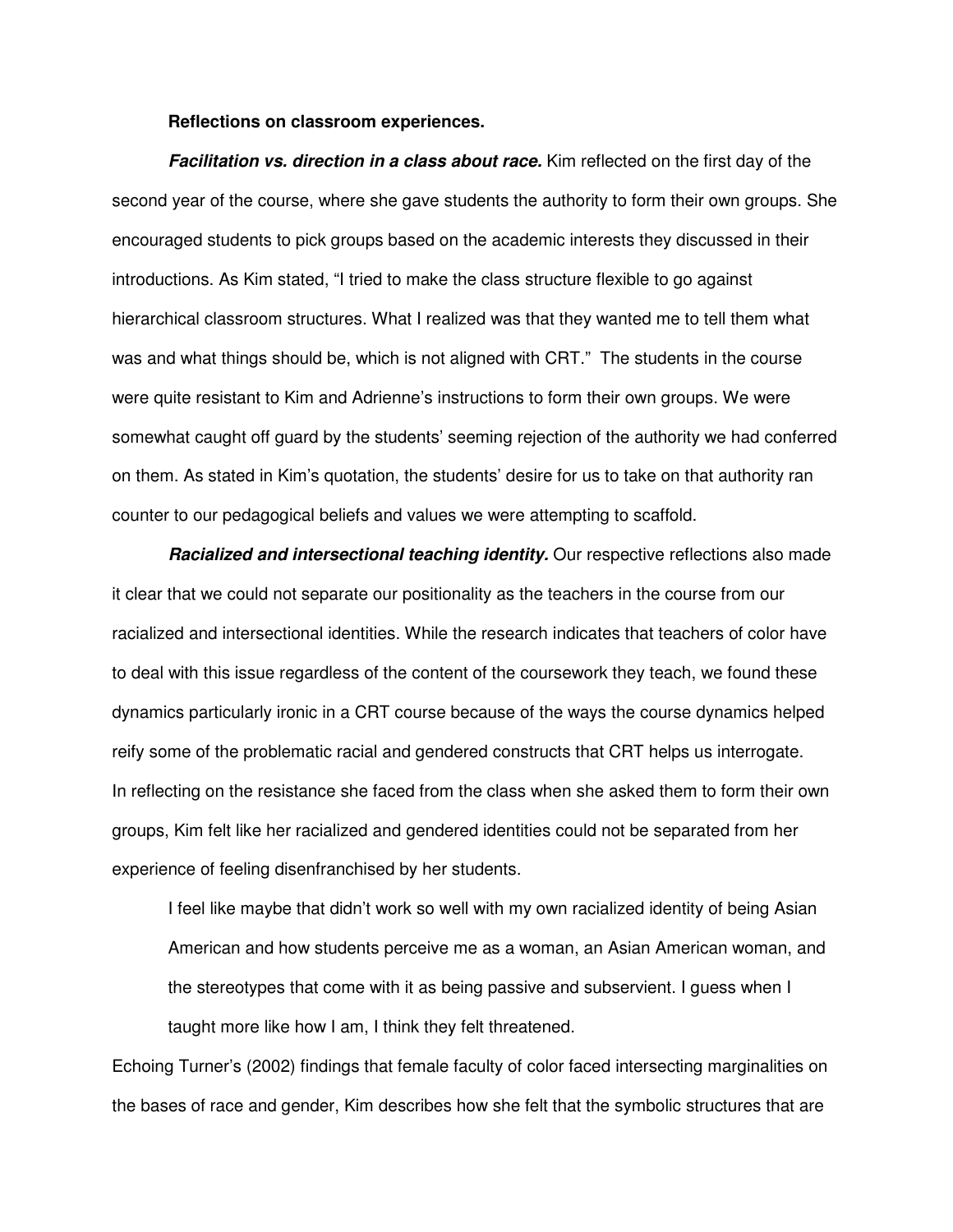often associated with Asian American woman were an intervening factor in how our students perceived and responded to her instruction. As she describes, because Kim did not acquiesce to her students' desires to be put into groups, she attributed students' resistance as a function of Kim not fitting the passive and subservient stereotypes associated with Asian women.

**Racial and intersectional identities confer authority.** Depending on their ascribed racialized identities, members of the teaching team talked about ways that their identities may have helped or not helped students confer authority on issues of race and racism. Kim, in her reflection, is concerned that they see Daren, through his ascribed Black male identity, as the authority in matters of understanding and teaching about racism. This stands in contrast to her ascribed racialized identity, where she is framed a model minority and lacking expertise or perspective in experiencing issues of race and racism. This, according to Kim, puts students in a place where they interacted with her differently for different reasons than they do with Daren. Kim states,

Some students don't think that I experience oppression because I'm Asian American and Asian Americans are the "model minority," and in a way it's like white-washing us and our experiences, which I think when I was a master's student at [institution], there was a White male student who asked the question "Are Asian Americans people of color?" because he was really confused… I also noticed that students will invite Daren, but not necessarily me, to do workshops and stuff.

Here, Kim described a devaluing of her authority based on her experiential knowledge about being racialized and navigating racism. Daren was often approached by students to guest lecture on race and racism, whereas Kim was contacted by students about administrative questions, such as assignment deadlines.

### **Adrienne's Story**

**Differential racialization and anticipation of classroom dynamics.** Adrienne's racial identity became salient for her during her senior year in high school. Because she grew up in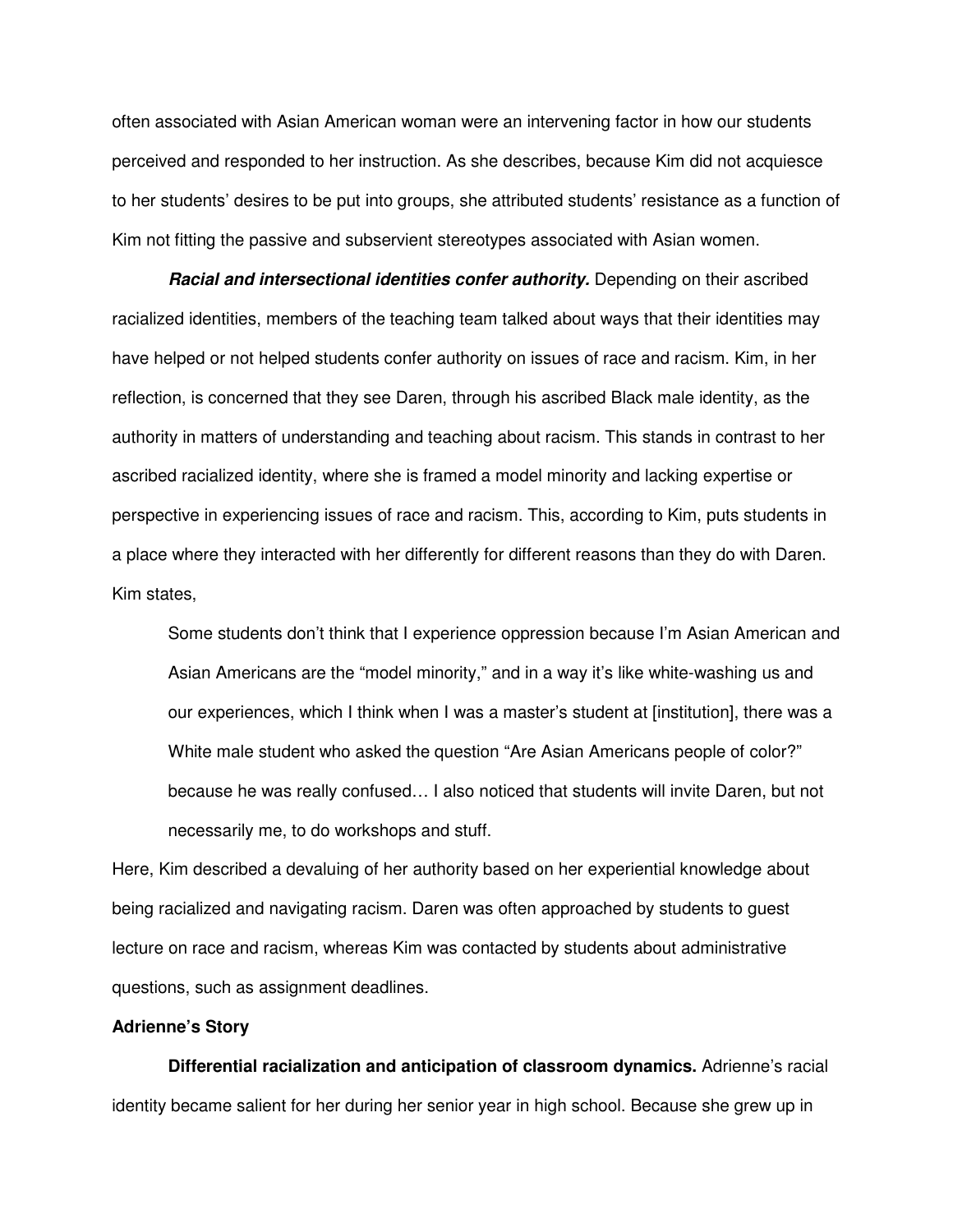predominantly White communities and was phenotypically White, all of her White friends assumed that she was like them. While Adrienne had always identified as being Native and spent time with family and other Indians in Oklahoma, her friends were not aware of her race. It was not until the college application process that conversations about affirmative action surfaced and students of color, including herself, were targeted by other students about getting an unfair advantage. Peers, teachers, and her guidance counselor questioned Adrienne about her identity and she always had to defend her identity as Native and enrolled as a Cherokee.

 Adrienne discussed her journey coming to terms with her White privilege, and the intersections it has with her Native identity. She wondered how students would perceive her within the CRT classroom and how interactions with students in class might surface based on how she carried herself, the language she used, and the comments she made. Would students perceive her as White even though she self-identified as Native? Would they see her as an authority figure on race because she is phenotypically White? This dynamic along with her role as a teaching fellow for the course also had an impact on the relationship Adrienne had with students. She anticipated that students might not view her as an authority because of her job title, even though she was a member of the teaching team.

**Salient classroom experiences – "The gloves".** Each year of the course, Adrienne guest lectured about Tribal Critical Race Theory (TribalCrit) and her doctoral research. It was an opportunity for Adrienne to gain teaching experience and share the work she is passionate about, but also for the students to see the ways CRT and its offshoots can be applied as a theoretical framework for research. Additionally, Adrienne employed examples from real life to challenge the students to put the theory into practice, looking at the cases of Indian mascots (such as the Washington Redsk\*ns and the Cleveland Indians), and fraternity *Indian* theme parties (such as a recent incident at Harvard University, named *conquistabros and Navajos*). Much of her presentation focuses on the power of images and stereotypes in the continued marginalization of Native peoples. During the second year of the course, she lectured for nearly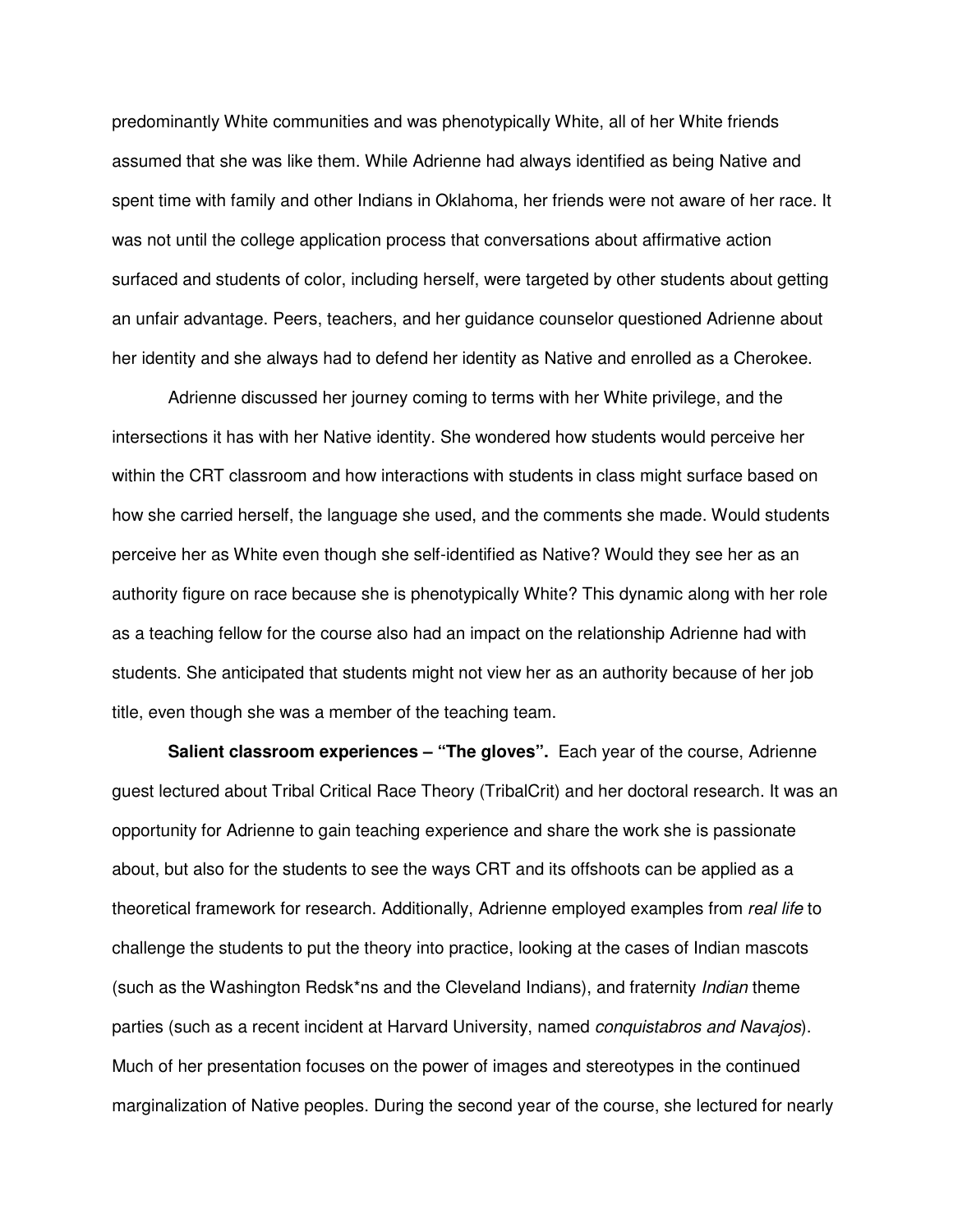an entire three-hour class period, working in discussion activities and showing YouTube clips to illustrate her points. The next week, at the end of the class, one of the Black, male students walked up to Adrienne to ask a question. She looked down at his hands, and was taken aback to see that he was "wearing black mittens with the Redsk\*ns logo in the middle." She responded in a *jokey* way, pointing out, "nice gloves, dude." She was surprised when he "didn't look embarrassed, just looked down and said, 'you know, I thought about these after your presentation. But I'm from DC, and I've been a lifelong fan of the team. So for me it's not about the logo, it's the team, you know? I don't even think of it that way." Adrienne backed off and did not continue to push back about his dismissal of her ideas, though it continued to bother her. Throughout the rest of the semester, he continued to wear the gloves and other forms of Redsk\*ns gear as well. Adrienne felt the incident showed a lack of respect for her position as a member of the teaching team, as well as an engrained disrespect for Native peoples and issues, even from other people of color. In addition, it made us, the teaching team, question how we could better reach students and encourage them to be more reflexive about their roles in perpetuating the very systems we were critiquing in the classroom.

### **Reflections on classroom experiences.**

**Facilitation vs. direction in a class about race.** Adrienne, who was the teaching fellow at the time of the incident that Kim recounted about the first day of the second year of the class, had a similar set of concerns that Kim did, that was compounded by the fact that she was not the teacher of record in the course. As she stated:

So I had this moment of panic—should I intervene? As a student, I have dealt with the (at times entitled) attitudes of the masters students, and they are used to a lot of handholding and scaffolding in everything. I also didn't want to undermine Kim and the plan we had discussed before class for forming the groups, because I was aware how that would look to the students as well…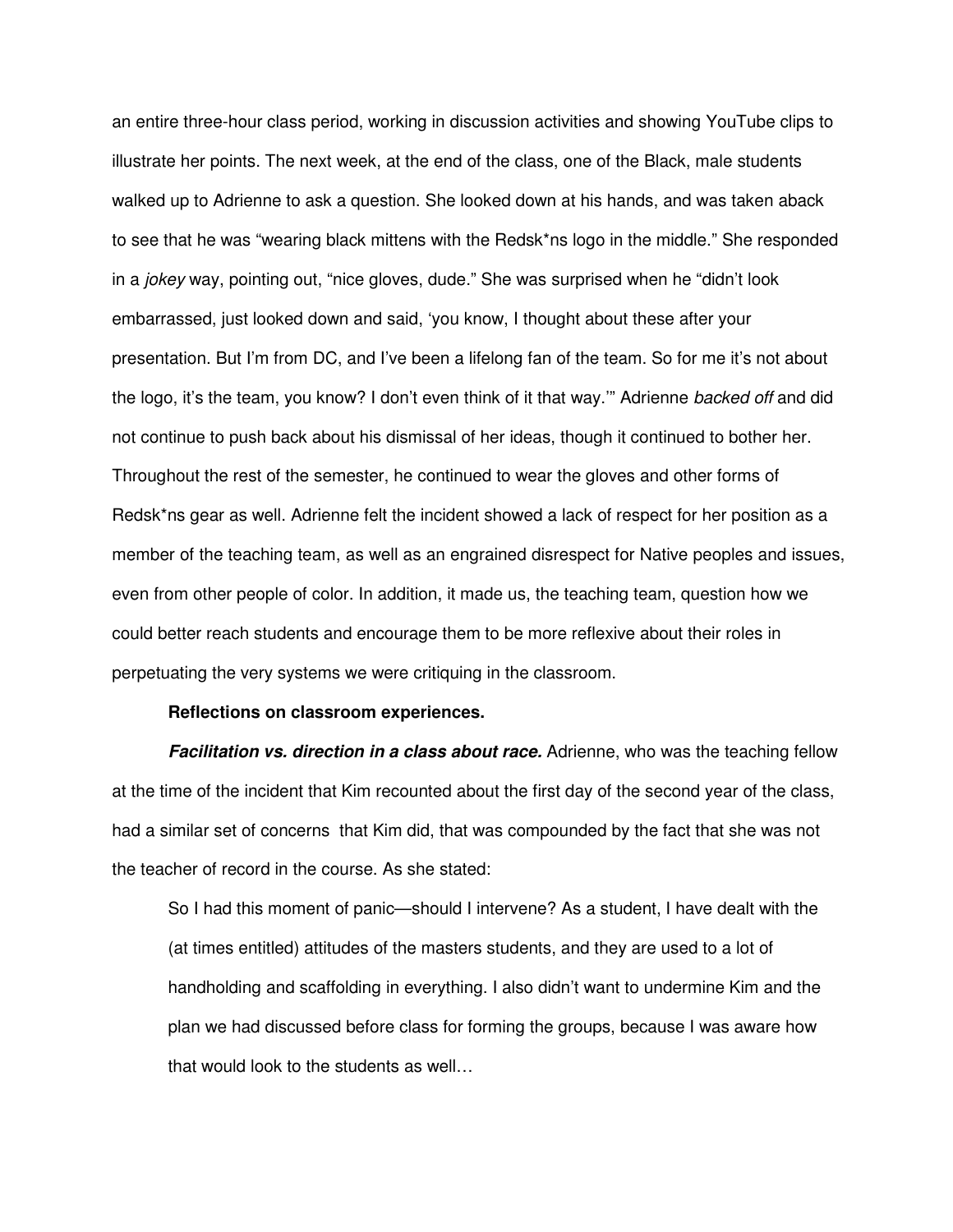Adrienne, in her role of teaching fellow, had the somewhat unique position of sympathizing with the frustrations of students trying to navigate the pedagogical features of the course in its earliest days in the semester, while also being part of the process that determined these pedagogical features. Furthermore, she did not want to undermine Kim's authority as the teacher of record in front of their students.

**Racialized and intersectional teaching identity.** Because of her phenotypic features that are often associated with Whiteness, Adrienne felt she had to make strides to visibly assert her Native American identity, lest folks misinterpret her stances or misidentify her community's histories and legacies. As she put it,

I felt (internally) with the way I view myself (Native) vs. the way the students perceive me (White), and how that effects the way I carry myself in class, or the comments I'm willing to make, or the language I use. I think I am constantly navigating what it means to (as clichéd as it sounds) be a person of color in a white person's body. While still understanding that my Native identity is rooted in a political identity (i.e., citizenship) rather than a purely racial one—but society has racialized it.

Adrienne's reflection on the ways she felt the need to make her racialized identity visible had a tangible impact on her classroom experience as a teaching fellow. She described how an African American student felt too comfortable wearing gloves with racist imagery and terms on it. Adrienne says, "Reflecting back, I was really taken aback that he could feel so comfortable completely dismissing the three hours I had spent talking about how marginalized Native communities are, and how hurtful the images can be." So even after presenting on Native communities and the challenges they face, Adrienne felt this student did not seem very concerned with the statement he was making. She wonders how much more or less comfortable this student would have been with his choice had Adrienne presented more phenotypically Native. Adrienne also wondered how her ascribed racialized identity might impact the sense of authority she was/is conferred when teaching about issues of race and racism.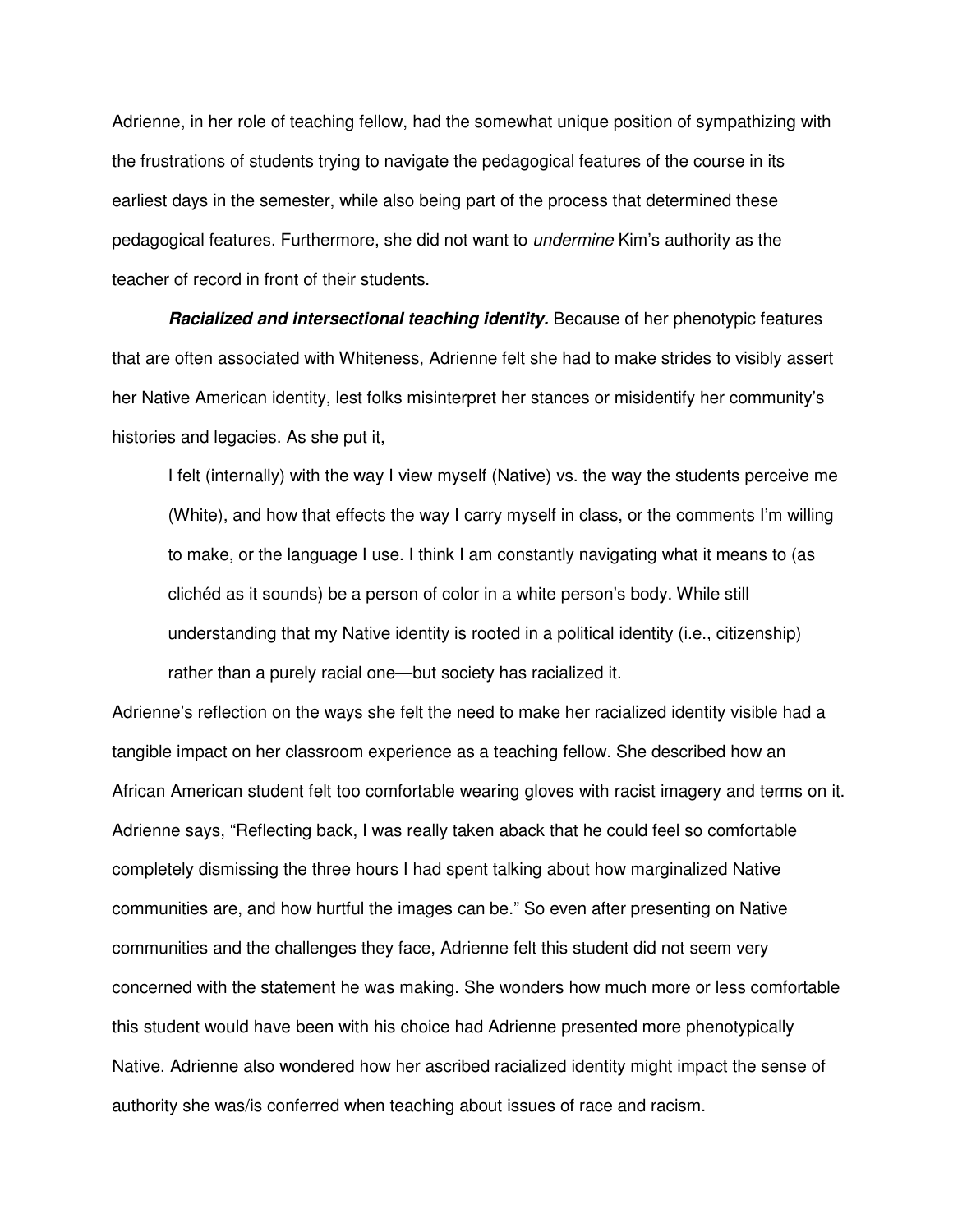**Racial and intersectional identities confer authority.** Adrienne felt the need to find ways to outwardly present her Native identity as some may ascribe a White racial identity to her on the basis of her phenotypic characteristics. Much like the implications of her encounter with the student who wore the racist gloves, Adrienne was concerned with how her ascribed White racial identity might impact the way students conferred authority upon her as someone who could speak to issues of race and racism from the perspective of a person of color. Adrienne states,

The whole personal identity piece in the teaching process is something that I'm really interested in, and have been thinking a lot about the ways I chose to strategically highlight my Nativeness in the classroom, from introducing myself in Cherokee, to wearing my beaded earrings, to choosing Native musicians to play in class, or even my feathers on my laptop—they're all things I do without thinking, because that's who I am, but I wonder if I was more subtly strategic about displaying those outward signs of identity to give myself *credibility* in teaching a class about race.

Here Adrienne responded directly to this notion of "credibility' in teaching a class about race" and the ways that she presents as Native might impact this level of *credibility* in teaching about issues of race from the perspectives of people of color.

# **Daren's Story**

**Differential racialization and anticipation of classroom dynamics.** Daren also thought about how his ascribed racialized identity might impact the ways his students see him as an authority on experiencing and teaching about issues of race and racism. In his case, Daren struggled with balancing how his racialized identity might simultaneously confer and deny him authority as a faculty member and as an expert on race. As Daren expressed,

...I recognized that whether I liked it or not, I could very likely be conferred authority by my positionality as a Black male lead instructor teaching about race that would make being solely a *facilitator* impossible. Not to mention the fact that I've often had to struggle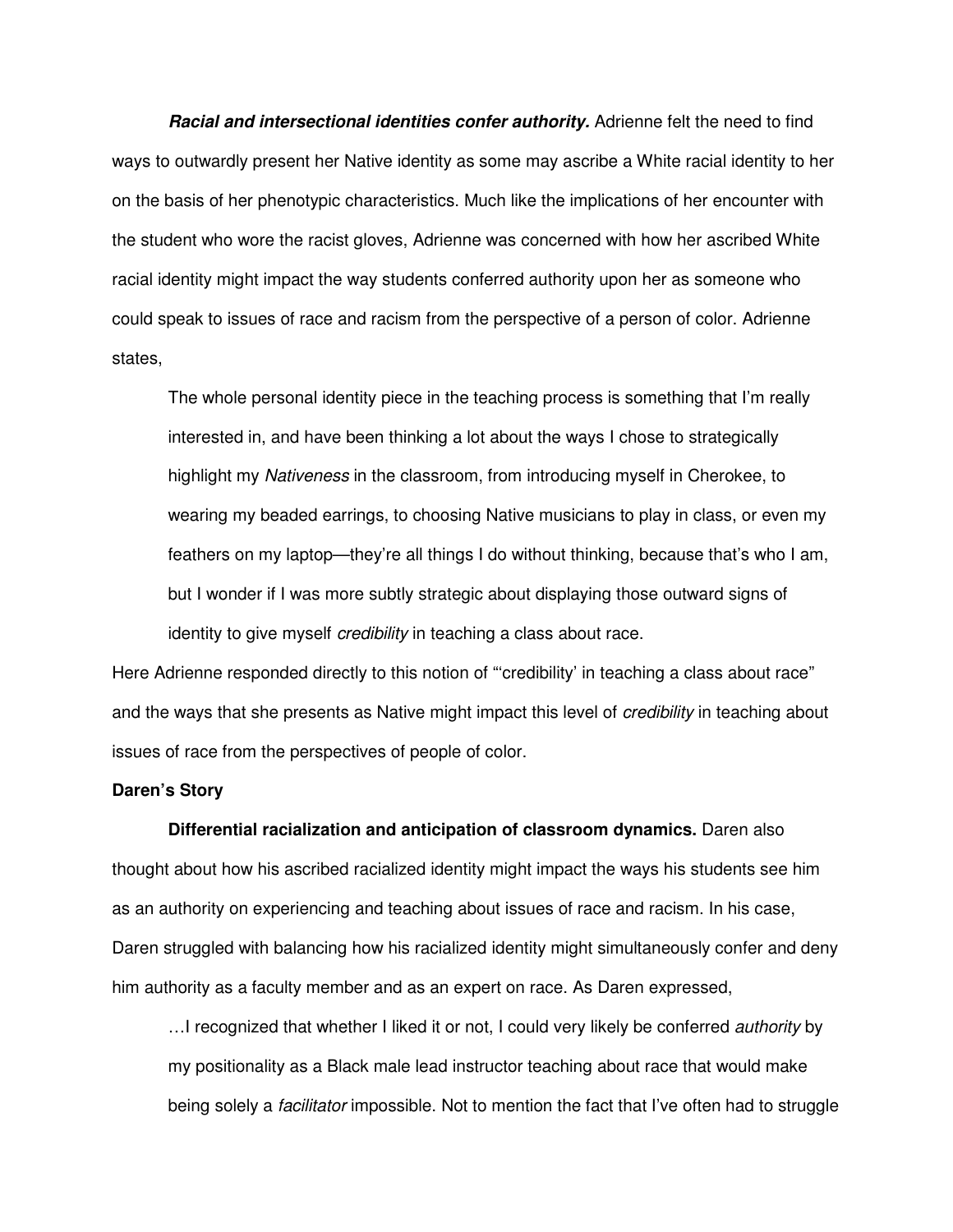with students NOT necessarily conferring the *authority* associated with my positionality as a lead instructor because of the racialized assumptions and perceptions that some students have about me by virtue of being a Black man.

Daren lived in Venezuela when he was three until the age of ten. When he returned to the states and enrolled in the fifth grade, he was placed in lower level courses. Even though he excelled in school, it became a pattern that teachers assumed that he would not be able to perform academically. He stated,

They ended up making assumptions about what I could do rather than just testing me and figuring it out. They ended up putting me in either the middle to low reading and math group. I think it took my mom or my dad or somebody to come in and rectify them basically… I think it was the first time I realized that the assumption that came with my race in terms of academic or intellectual capabilities.

Similar to Adrienne, Daren also had experiences in which others questioned his college acceptances. He recounted how his guidance counselor assisted him in creating a list of prospective colleges in which to apply. The list showed how the guidance counselor had low expectations of him. When his mom saw the list, she was furious. She took an active role in helping him during the college admissions process. On the last day of school, Daren informed his guidance counselor that he was attending Yale and she expressed shock after she had discouraged him from applying, believing it was a joke.

 As a faculty member at a predominantly White institution who teaches in predominantly White and female classrooms, Daren discussed how students experience shock when meeting him on the first day of class. His students often assume he is one of them rather than a faculty member. In his interactions teaching students about race issues in required teacher education courses, he experiences resistance and hostility. He stated that students might misinterpret what he says and they will feel uncomfortable and threatened when they focus on a topic that they do not feel safe discussing. However, when a White colleague or quest speaker conveys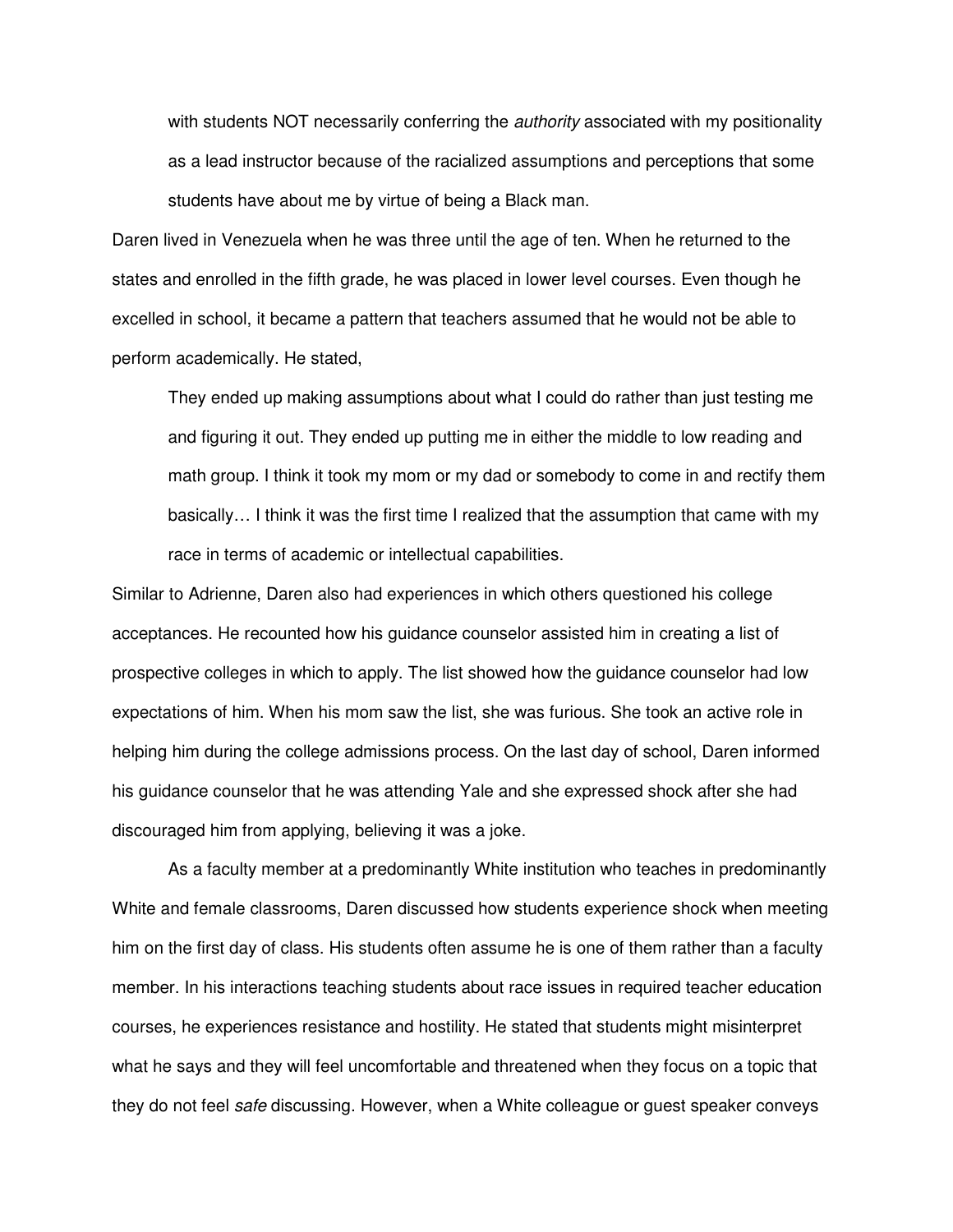similar messages as Daren, students acknowledge and listen to what his White colleagues say. He stated,

I've had experiences where I've said things in the context of race and education and it just wasn't received. It wasn't heard or it was misinterpreted in a way that made people uncomfortable or, I don't know, even hostile sometimes. And then I've had guest speakers come in who are white women or something like that, and then they say basically the same thing or something similar, and then the message is received.

**Salient classroom experiences – "Why are you laughing?".** Daren reflected about an incident that occurred during the first year of the course, when the class was a *module*--a half course offered for 7 weeks of the semester. The course was new at the institution, and Daren and Kim (who was technically the Teaching Fellow the first year) were pushing through introductory CRT quickly for the first full class session of the semester, while also still building community and setting norms for classroom discussion. Daren was thoughtful about how the tone he set as a faculty of color, "for what knowledge, stances, or dispositions are valued in the classroom space can be (dis)empowering for students of color," and how his "positionality as a person of color can set the tone for how folks of color and White folks can/should engage in inquiry around/interrogation of issues of race."

Given the context about setting the tone, he reflected on a particular experience that first year:

We were having a conversation about the nature of racism in the US. We as a class were beginning to explore the ways in which racism has and hasn't changed between the pre-Civil Rights era and today's colorblind racism era. In the course of our conversation, one of the students in the class, who happened to be Black, asked what it would look like if the university we were at had segregated bathrooms in this current era. Her question "provoked mild laughter in response." To Daren, "It definitely didn't seem to be a "laughing at" response, where folks were ridiculing the student and her question…But to be fair,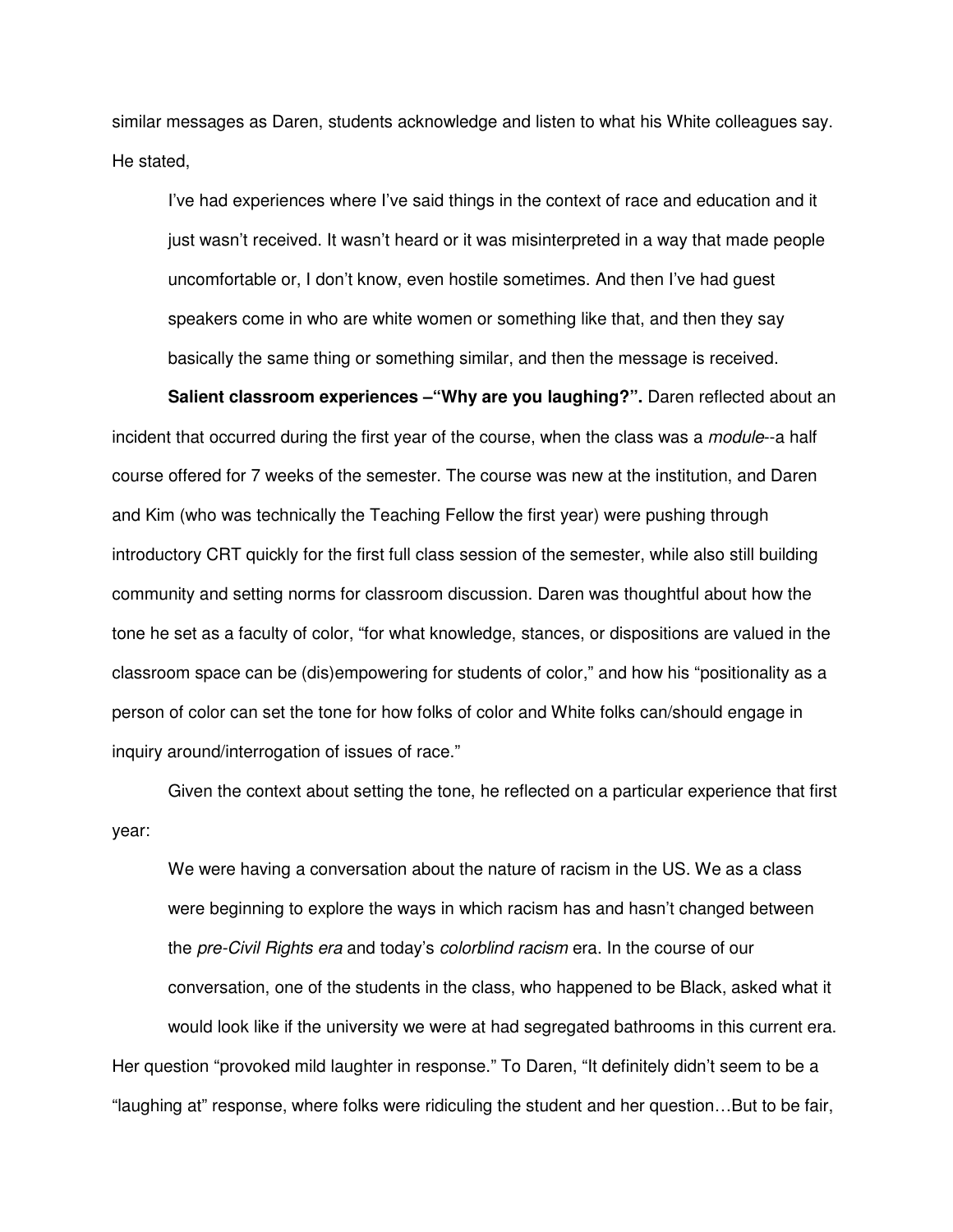it wasn't clear (as a whole) how one could characterize the nature of the laughter." The student, as well, was unclear about the nature of the laughter, and followed up with, "Wait, what are you all laughing about?" This question sent the classroom into complete silence. Daren continued,

Whatever people's individual or collective rationales were, we had a Black student who's question opened up the possibility that we were not taking her words or ideas seriously. This possibility is much to consider regardless of what class one is in, much less a class about race. This was further complicated by the fact that among those laughing was yours truly.

He chose to address the discomfort head-on in the classroom, and "speak truthfully" and "explain my laughter." He "laughed at the notion of the school currently having segregated bathrooms as my way of dealing with my discomfort and sadness around the history that shaped this hypothetical example, as well as the current ways that racism occurs at this school."

### **Reflections on classroom experiences.**

**Facilitation vs. direction in a class about race.** Daren navigated the issue of comfortably laughing at one of his students comments.

I wanted to create a community of learners (myself, Kim, and the students) who regarded themselves as co-constructors of knowledge, where my role would be facilitator of inquiry. On the other hand, I recognized that whether I liked it or not, I could very likely be conferred authority by my positionality as a Black male lead instructor teaching about race that would make being solely a *facilitator* impossible.

Building on the centrality of the experiential knowledge tenet of CRT, Daren would have liked to have laughed and been afforded the same level of scrutiny or critique that other students in the class were under. But recognizing his positionality as the teacher of record in the course, he quickly realized that his students may be looking to him as an authority in a more vertical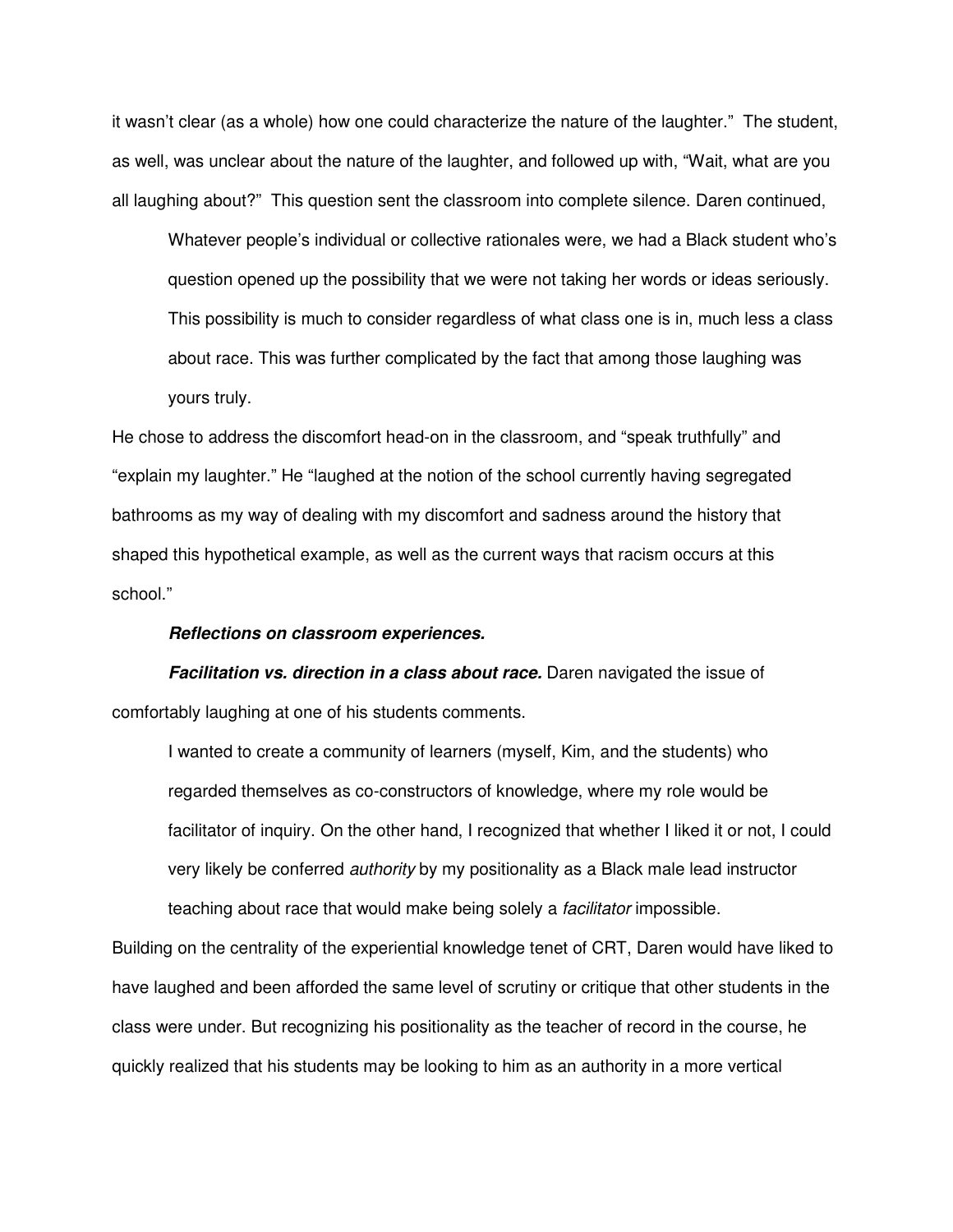authority structure. Daren questioned whether he could be held to a different level of accountability by his students, and if they might be employing the hierarchical authority structure.

 In each of the aforementioned cases, the teaching team would have liked to play the role of facilitators instead of directors in helping students navigate difficult conversations around race. Once again, this pedagogical preference was informed by a critical tenet of CRT in which all students are conceived of as having expertise being racialized. In each of these cases, we each deeply questioned whether being a facilitator would be the most useful role for us and our students in this regard. This question of being a facilitator was also hard to divorce from our racialized identities. As Daren stated in the quotation above he "could very likely be conferred 'authority' by his positionality as a Black male lead instructor teaching about race".

**Racialized and intersectional teaching identity.** When Daren reflected on the ways his interpersonal communication style and emotional coping mechanisms might be misinterpreted or framed incorrectly, he talked about how his racial identity may have informed this process.

I tend to utilize sarcasm, comedy, and satire to deal with my feelings of discomfort. And this strategy has been useful for me as a way to process my emotions. But as useful as it has been for me, I need to be mindful of how others might (mis)interpret my responses in this regard... What messages might I send (verbal or non-verbal) to my students that go unclarified? How does my positionality as a Black male teacher who teaches about race, and my responses (or lack thereof) to mundane and/or conspicuously provocative comments, impact the ways my students (mis)interpret the ways I need *them* to critically challenge the course texts, the teaching team, or each other?

After having laughed to deal with his own feelings of discomfort that arose upon reflecting on his student's comment, Daren suddenly felt the spotlight on himself as the student asked the members of the class community why they were laughing. This spotlight brought his racial and gendered identity to the forefront of his consciousness, as a fellow Black student was now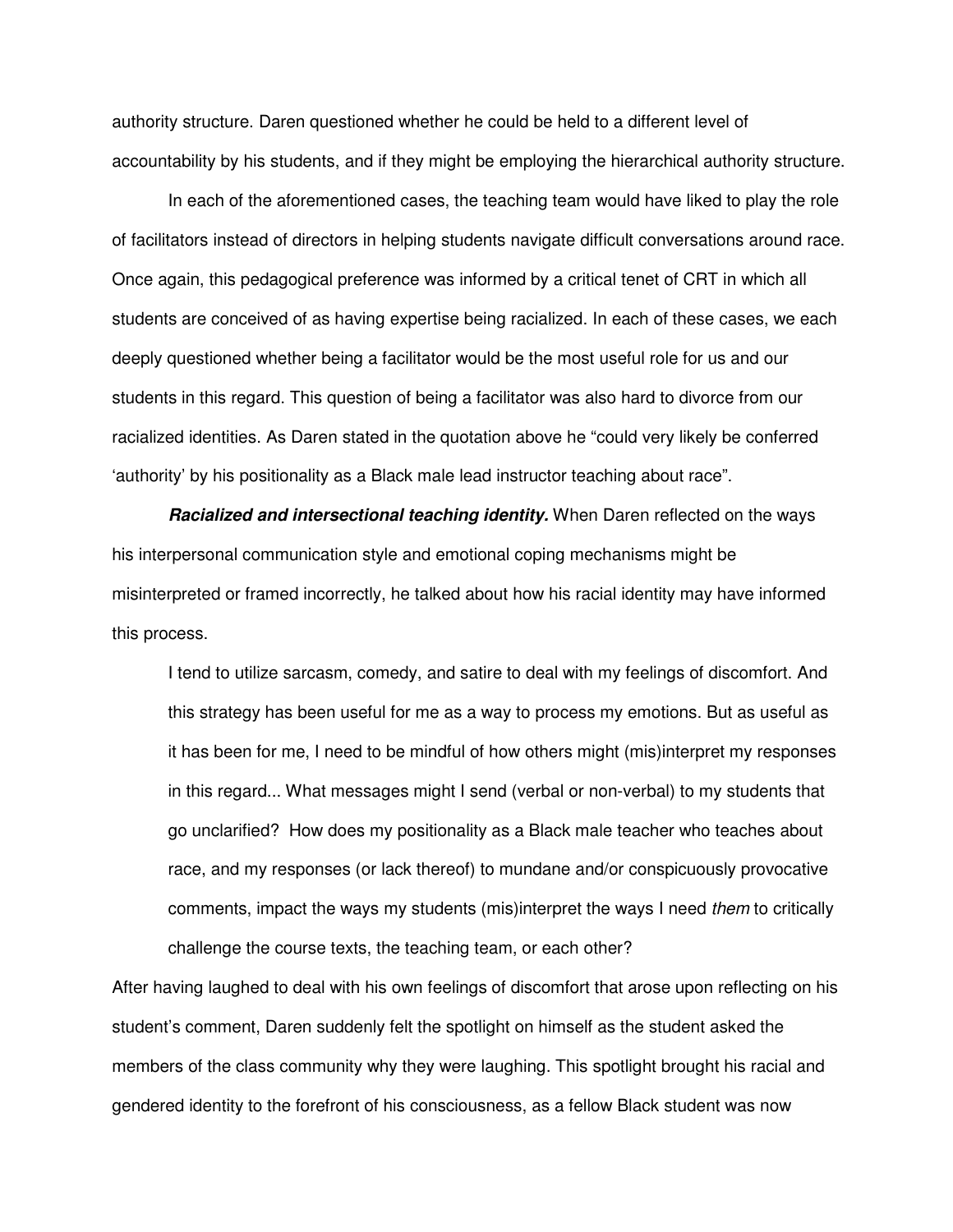asking a racially diverse class community why they were laughing. Daren, like Adrienne stated previously, wondered what messages, with regard to validating this student's experiential knowledge, he was sending to this Black student and the rest of the students in the class by participating in the laughter.

**Racial and intersectional identities confer authority.** Earlier, Daren and the other members of the teaching team struggled with the challenges and opportunities associated with taking a facilitator role versus a director role in facilitating difficult conversations. Like Ladson-Billings (1996), Daren felt his racialized identity may complicate his desire to be a facilitator because of his fears that his positionality as Black male may cast him as the authority on issues of race and racism, and perhaps silence students' thoughtful and reflective critiques of the course material, the faculty, or each other. These concerns were complicated by the fact that as a younger Black male, Daren feels he is often put in the position of trying to establish a sense of authority that is often conferred to graduate level faculty, which may not be initially granted him by his students who cannot overcome their stereotypes of Black intellectual inferiority.

### **Teaching Evaluations - Racial and Intersectional Identities Confer Authority**

Kim and Daren's concerns about authority (or lack thereof) as "experts" on issues of race were somewhat confirmed by the feedback they received via course evaluations. Based on the CRT concept of differential racialization, students perceived Kim and Daren's knowledge base about race issues differently. In one teaching course evaluation, a student's comments confirm Kim's suspicions that she was not seen as someone who understood issues relating to race and racism.

Kim was most effective when she spoke to the whole class about her teaching and research interest and background. When we were able to hear her story and where she was coming from, we were more suited to use her as a resource.

Another student echoed this sentiment, stating, "…it [was] hard for me to read her. When she shared her work or anything with the class, it was clear how much deep insight she had to offer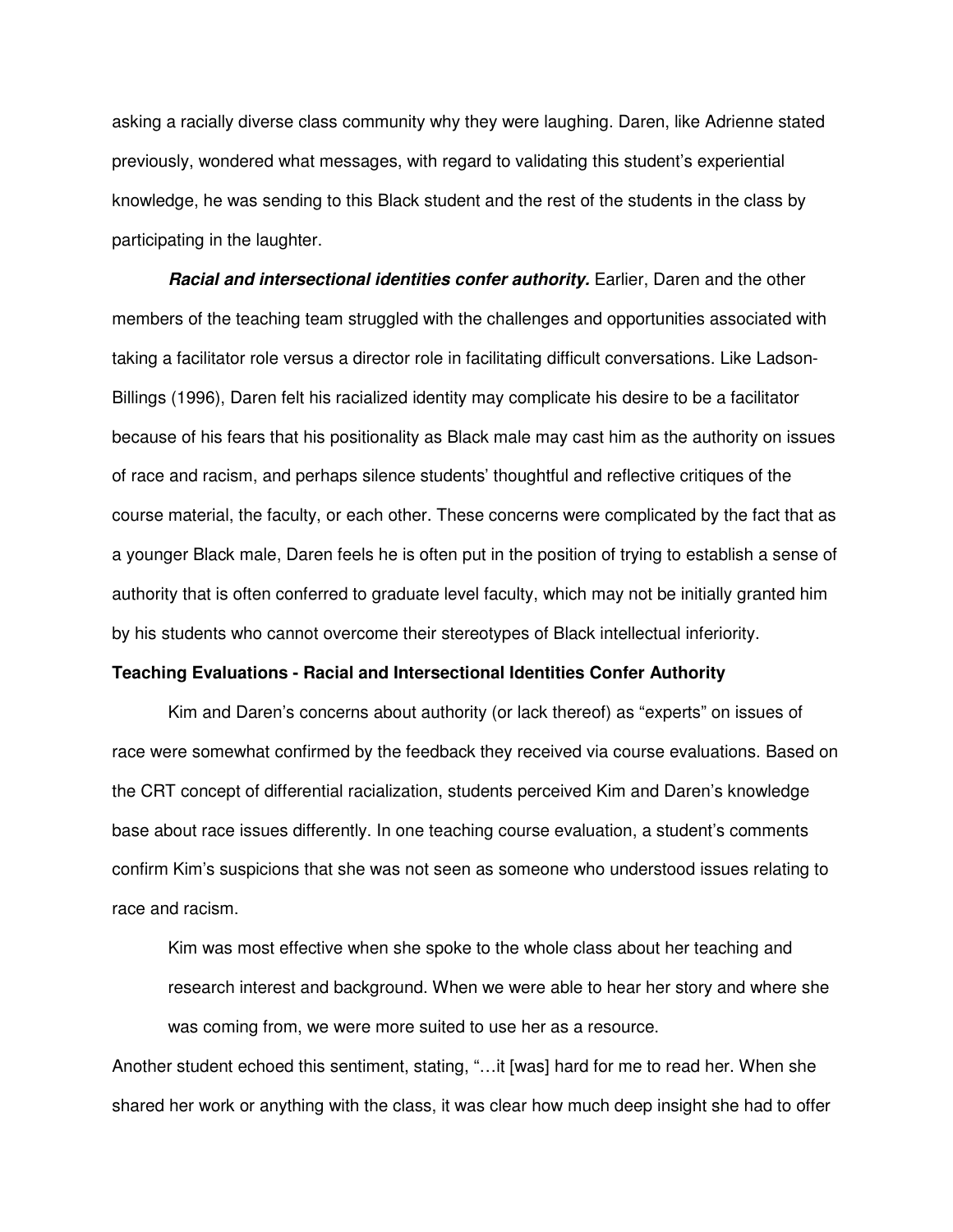and how many resources she had." In these course evaluations, the students described how Kim was not seen as someone knowledgeable about race throughout the semester. The students only learned that Kim possessed knowledge when she presented on her research on racism and shared her own personal experiences. Only then was she seen as someone who had legitimate knowledge about the topic, whereas students might automatically assume that Daren was an expert based on his phenotype.

 Both race and gender played a role in how students perceived the teaching team. While Daren and Kim were co-instructors for the course and Adrienne was the teaching fellow, they approached the teaching and learning process collaboratively. However, students conferred authority over Daren and viewed him as the *authority figure* within the classroom and Kim and Adrienne were seen as support persons. One student stated in the course evaluation, "Daren should consider continuing to build capacity in his teaching team." While this quote demonstrates that students wanted to learn more from Kim and Adrienne, the student also believed that this class *belonged* to Daren. This ran counter to our collaborative approach in establishing our team and teaching a CRT course in which all members, including students, were responsible for it. It is clear both from our reflections as well as the course evaluations that differential racialization took place to create gendered and raced dynamics within the CRT classroom. Interestingly, the course evaluation quotes and our own perceptions of classroom dynamics demonstrate that students played an integral role in the classroom dynamics by their resistance to take more ownership of the course, while also being very willing to use their power to attach specific roles for and perceptions of each teaching team member.

### **Discussion**

In this autoethnography, we discussed how our racial and intersectional identities were central in shaping and framing the educational experiences that led up to their teaching experiences in a CRT course. These experiences, informed by a complex and diffuse societal system of racist ideologies and practices (Bonilla-Silva, 2003; Tatum, 1992; Solórzano, 1998),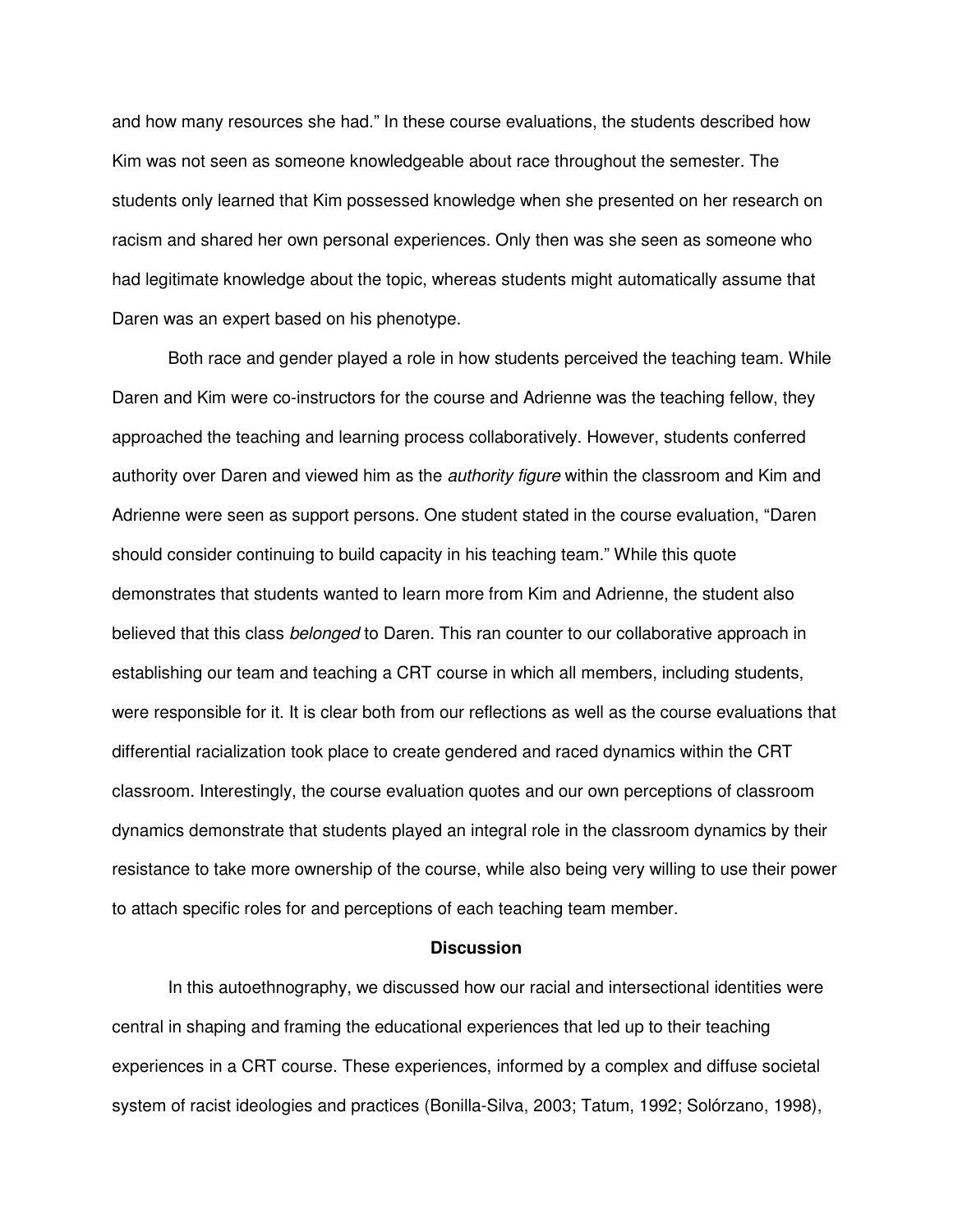led these faculty members to anticipate challenges that they would likely face as people of color teaching in an elite graduate school course on race. Our anticipation seemed warranted as we each described ways in which our racial and gendered identities were made salient in specific instances throughout the course. We each anticipated that there were ways in which racism would impact the way our students perceived us and the experiences we had as instructors. Because of differential racialization, the nature of how racism would impact was very different. More specifically, we expressed initial concerns about the amount of authority that would or would not be conferred, as faculty members and as *experts* on race and racism, by their students. While Daren and Kim talked about the ways that Daren may have been conferred too much authority (especially relative to the other two co-faculty members and the students and the various levels of expertise that they bring), Adrienne and Kim expressed that they were denied a proper sense of authority based on their raced and gendered identities. Kim navigated her ascribed racial/gendered identity as a "passive, docile, Asian woman who probably never experienced racism" as she struggled to establish authority as a faculty member and as someone who had content/life expertise about race and racism. Adrienne navigated her phenotypic White female identity as she struggled for authority on issues of race and racism, even as she went out of her way to self-identify as a Cherokee female scholar who employs TribalCrit in her research. Daren, along with the rest of the team, struggled with the ways in which his ascribed identity as "a Black male who has gendered faculty authority and raced content/life authority" challenged his desire to play more of a facilitator role in classroom situations that produce difficult discussions around race. CRT helped foreground the roles of race and racism in ways that to many, including our own students, might seem like a racially equitable space.

 In this regard, this research seems consistent with the existing literature (Bower 2002; Ladson-Billings, 1996) that suggests that faculty of color face unique challenges in their roles as faculty/facilitator. Our research along with the aforementioned literature speaks to the ways that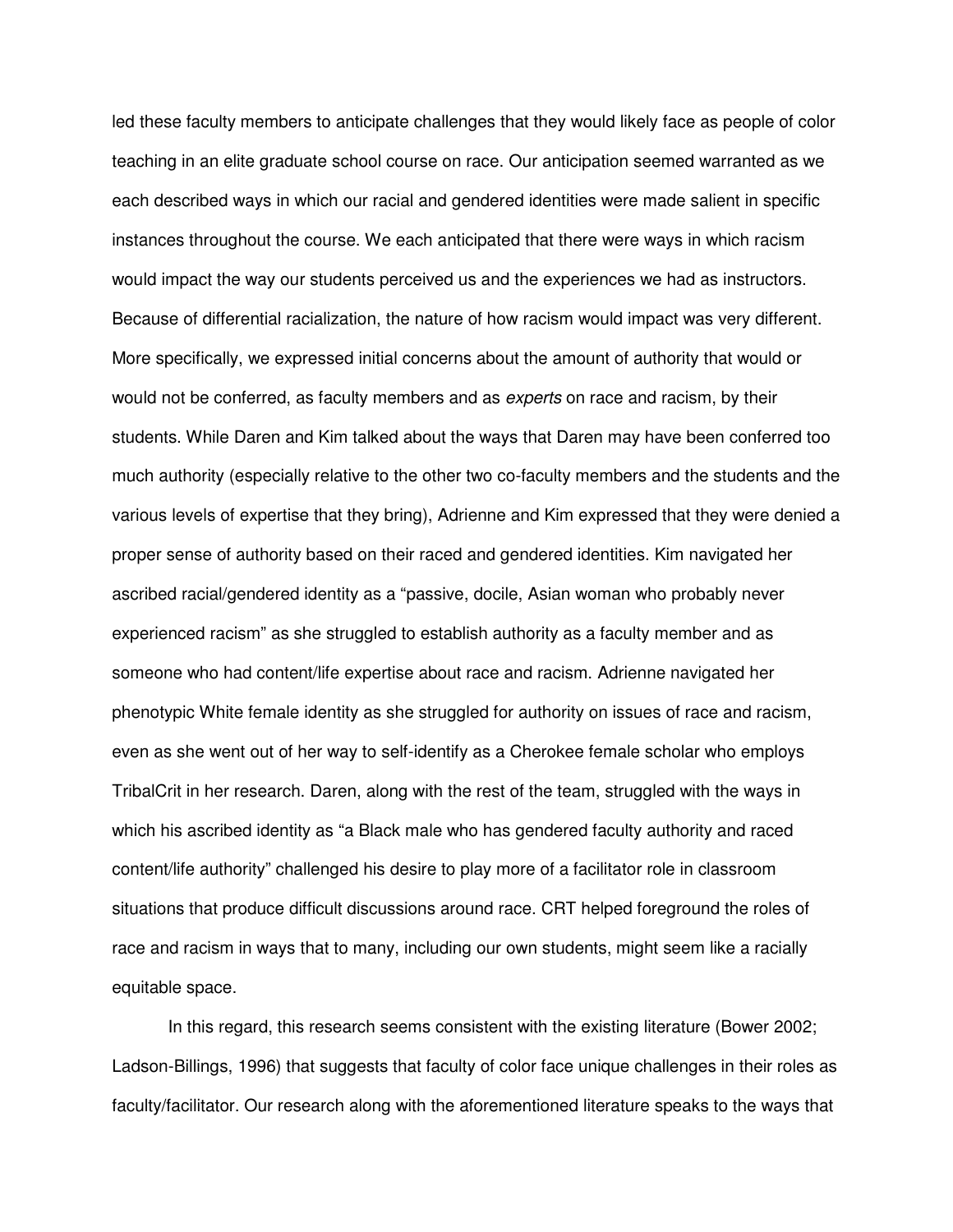faculty of color's ascribed racial identities impact the ways their students see their competence, expertise, and authority as facilitators and scholars. Furthermore, much like Turner's (2002) findings, we found that intersecting identities such as gender and phenotype, impacted our racialized experiences as faculty of color.

What was particularly profound is the fact that each of us experienced processes and outcomes of racism in a class where we taught our students to explicitly unpack and interrogate race, differential racialization, and racism. The fact that we experienced unique iterations of racism at the hands of our students speaks to the ways that we may need to improve our teaching, because it seems that students may be participating and reifying the racist structures and systems that we aim to teach students to deconstruct and dismantle. Furthermore, the fact that students may have participated in reproducing racism in a class where we sought to help then, at least, identify when covert forms of racism are occurring, speaks to the power of the racist structures and systems that we aim to uncover and deconstruct. It speaks to the extent to which faculty need to help themselves and their students examine how racism operates in real time in seemingly mundane classroom interactions. While each of us identify and were identified with different racial groups and the symbolic constructions that accompany them, our experiences and perceptions of those experiences were greatly impacted by specific intersectional identities. These intersectional identities further informed or re-formed the symbolic constructions of race layered on our teaching experiences and our perceptions of them.

### **Implications for Future Research and Practice**

The findings from this study have several implications for research and practice. The first recommendation for research is to further examine how faculty of color engage in team teaching as related to interpersonal dynamics involved in the process as well as how the process can be truly collaborative. Another recommendation for future research is to examine the experiences of faculty of color using intersectionality and differential racialization lenses to examine not only race and gender, but also delve into other identities, including class, age, and sexual orientation.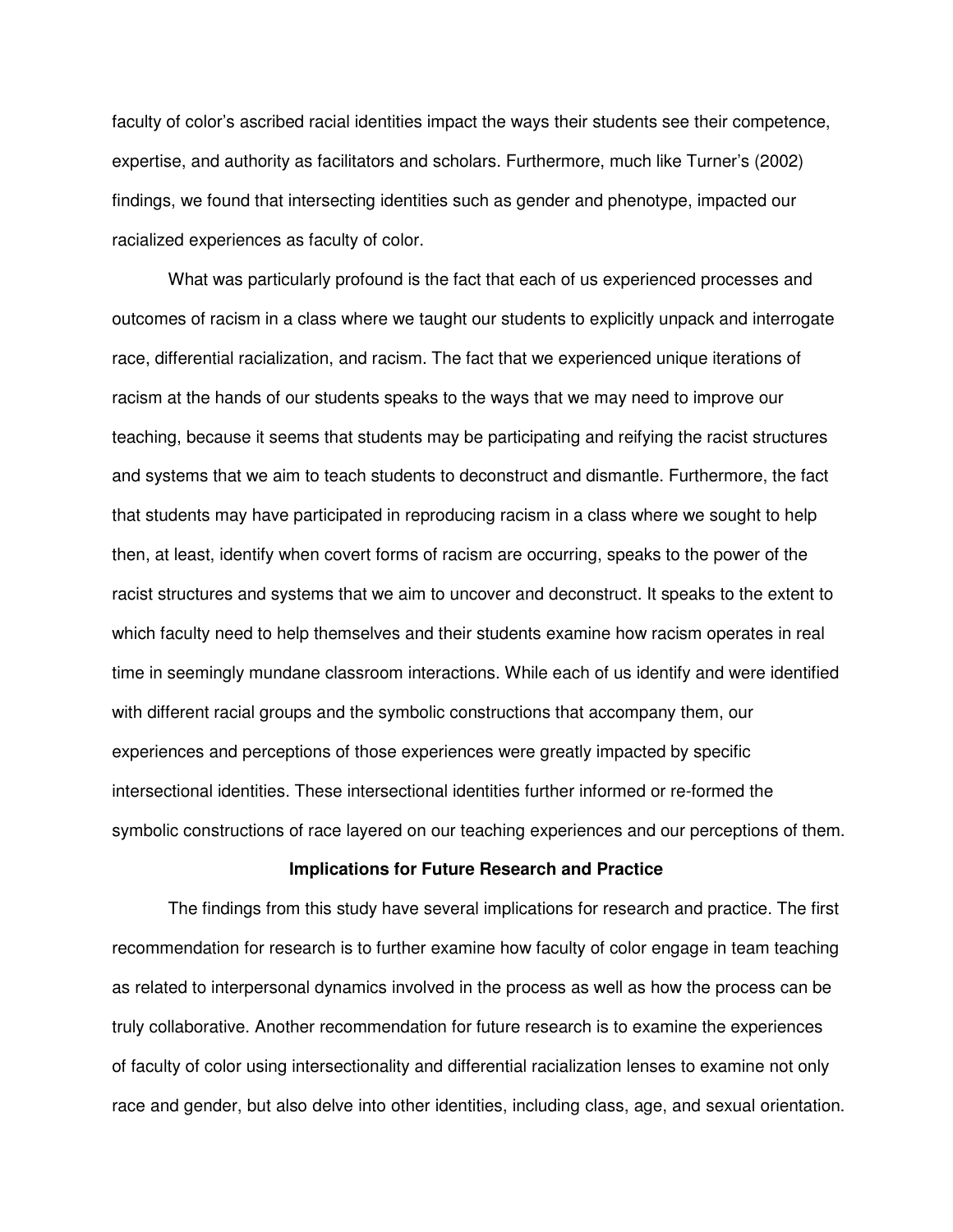This would give us a better understanding of how students perceive faculty who possess certain identities and what identities are normalized. Our last implication for research is to conduct an action research project related to race and racism within the CRT classroom to improve student learning as well as class dynamics.

 Similar to the second suggestion for research, faculty of color teaching a CRT course should expose oppression within the classroom, and have candid discussions with students about these issues. One of the tenets of CRT focuses on action and practice, so it is only appropriate for faculty of color to bring these issues to light within their own classes. However, these conversations might also produce negative reactions from students, which may reflect on course evaluations. Therefore, we also recommend that administrators take the findings from this study and others on the experiences of faculty of color with oppression into account during the faculty evaluation process (e.g., tenure, promotion, and review).

### **Conclusion**

This study adds to the literature on the racialized experiences of faculty of color (Patton & Catching, 2009) as well as faculty who experience resistance when teaching about race and racism (Tatum, 2002). It demonstrates that CRT is a useful framework to analyze the raced and gendered experiences of faculty in a classroom setting, and underscores how the theory can be applied to everyday occurrences within a *post-racial* classroom (Waterman, 2013). More specifically, even though the course consisted of a group of self-selected students and faculty who wished to work toward racial justice, the classroom space demonstrated that central tenets of CRT prevailed, that racism was prevalent within its confines, and the ways in which it manifested was different based on racial and intersectional identity membership. This speaks to the importance of the type of reflection , planning, and debriefing that needs to occur for faculty of color to successfully navigate the challenges associated with teaching in higher education, much less in a course on CRT (McGowan, 2000; Turner, 2002).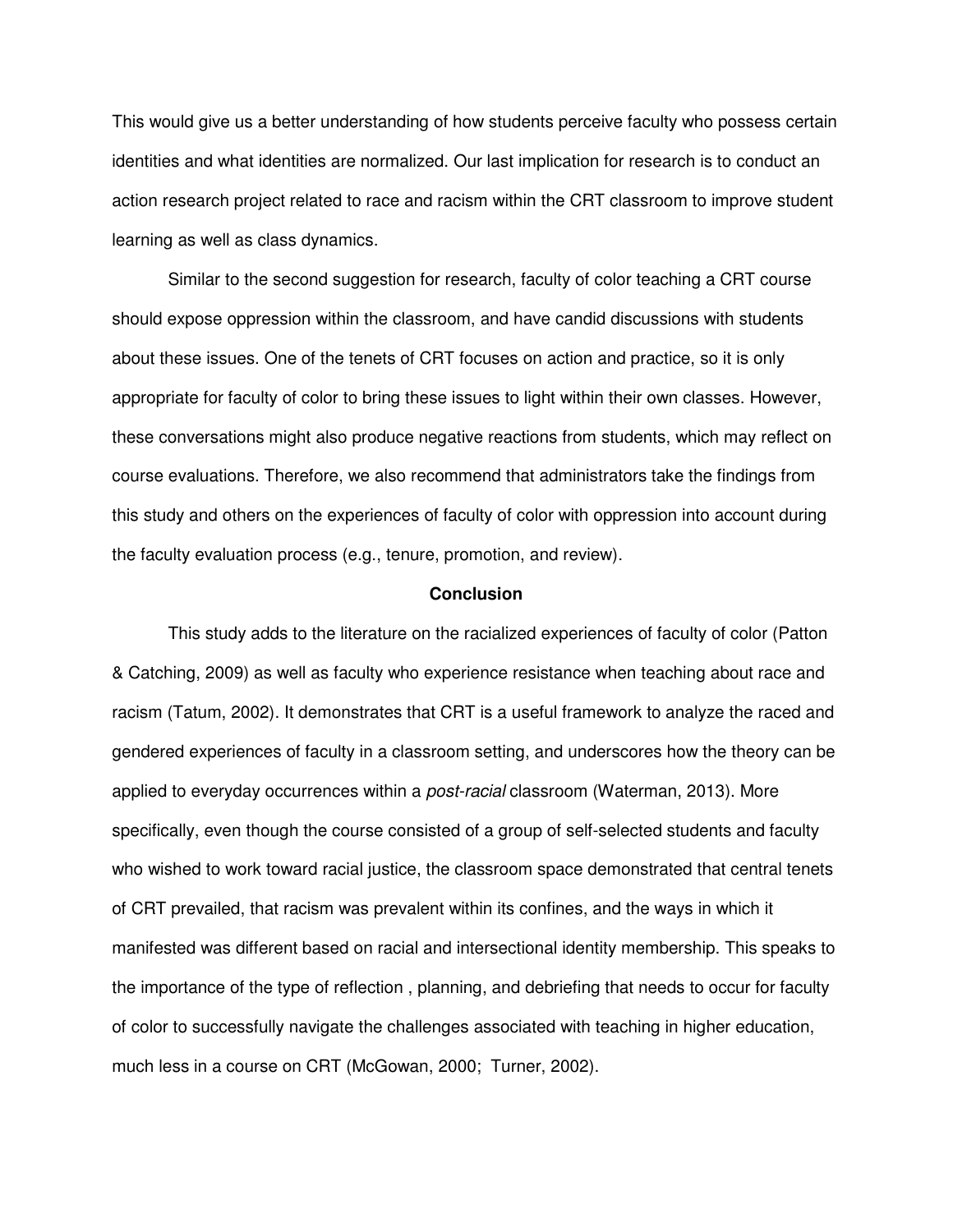# **References**

- Bonilla-Silva, E. (2003). Racism without racists: Color-Blind racism and the persistence of racial inequality in the United States (2nd Ed.). Maryland: Rowan & Littlefield Publisher, Inc.
- Bower, B. L. (2002). Campus life for faculty of color: Still strangers after all these years? New Directions for Community Colleges, (118), 79-88.
- Chang, H. (2008). Autoethnography as method. Walnut Creek, CA: Left Coast Press.
- Chavez, M. S. (2012). Autoethnography, a Chicana'a methodological research tool: The role of storytelling for those who have no choice but to do Critical Race Theory. Equity & Excellence in Education, 45(2), 334-348.
- Creswell, J. W. (2013). Qualitative inquiry and research design: Choosing among five approaches (3rd Ed.). Thousand Oaks, CA: Sage Publications.
- Delgado, R., & Stefancic, J. (2012). Critical race theory: An introduction. NYU Press.
- Dixson, A.D. & Rousseau, C.K. (2006). Are we still not yet saved: Critical Race Theory ten years later. In A.D. Dixson and C.K. Rousseau (Eds.) Critical Race Theory in Education: All God's Children Got a Song. (31-54). New York: Routledge.
- Espino, M. M., Munoz, S. M., & Kiyama, J. M. (2010). Transitioning from doctoral study to the academy: Theorizing trenzas of identity for Latina sister scholars. Qualitative Inquiry, 16(10), 804-818.
- Harris, A. P., & González, C. G. (2012). Introduction. In G. Gutiérrez y Muhs, Y. Flores Niemann, C. G. González, & A. P. Harris (Eds.). Presumed incompetent: The intersections of race and class for women in academia (pp. 1-14). Boulder, CO: The University Press of Colorado.
- Harper, S. R. & Hurtado, S. (2007). Nine themes in campus racial climates and implications for institutional transformation. In S. R. Harper and L. Patton (Eds.), Responding to the Realities of Race on College Campuses (No. 120, pp. 7-24). San Francisco, CA: Jossey-Bass.
- Kernahan C, Davis T. (2007). Changing perspective: How learning about racism influences student awareness and emotion. Teaching of Psychology, 34(1),49–52.
- Kohli, R. (2009). Critical race reflections: Valuing the experiences of teachers of color in teacher education. Race, Ethnicity and Education, 12(2), 235-251
- Ladson-Billings, G. & Tate IV, W. (2006). "Toward a Critical Race Theory of education." In A.D. Dixson and C.K. Rousseau (Eds.) Critical Race Theory in Education: All God's Children Got a Song. (11-30). New York: Routledge.
- Ladson-Billings, G. (1996). Silences as weapons: Challenges of a Black professor teaching White students. Theory Into Practice, 35(2), 79-85.
- López, N. (2002). Rewriting race and gender high school lessons: Second-generation Dominicans in New York City. Teachers College Record, 104(6), 1187-1203.
- McGowan, J. M. (2000). Multicultural teaching: African American faculty classroom teaching experiences in predominantly White colleges and universities. Multicultural Education, 8(2), 19-22.
- Parker, L. (1998). "Race is race ain't": An exploration of the utility of Critical Race Theory in qualitative research in education. International Journal of Qualitative Studies in Education, 11(1), 43-55.
- Patton, L. D., & Catching, C. (2009). "Teaching while Black: Narratives of African American student affairs faculty. International Journal of Qualitative Studies, 22(6), 713-728.
- Patton, M. Q. (2002). Qualitative research and evaluation methods (3rd ed.). Thousand Oaks, CA: Sage Publications.
- Quaye, S. J., & Harper, S. R. (2007). Faculty accountability for culturally inclusive pedagogy and curricula. Liberal Education, 93(3), 32-39.